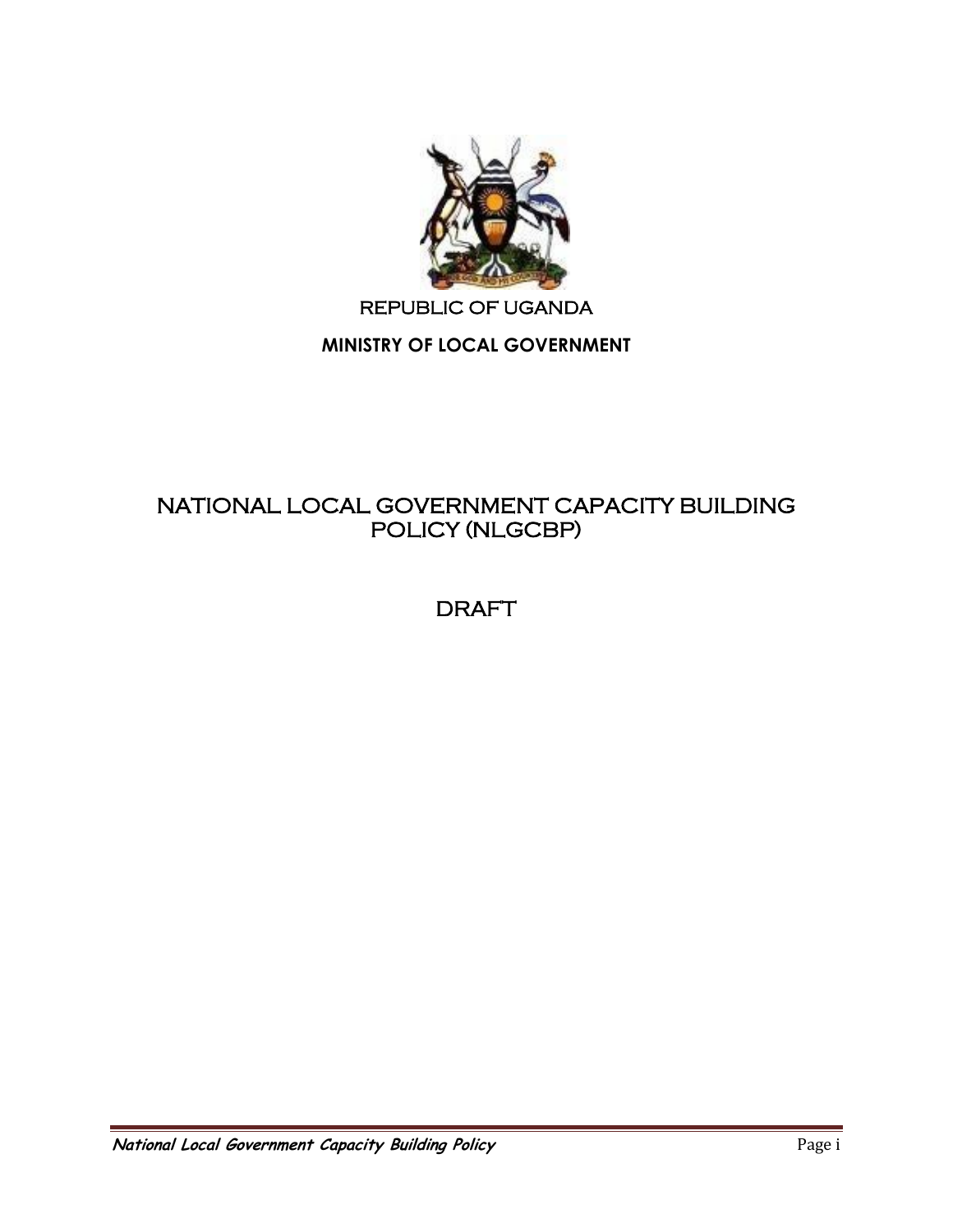# <span id="page-1-0"></span>**TABLE OF CONTENTS**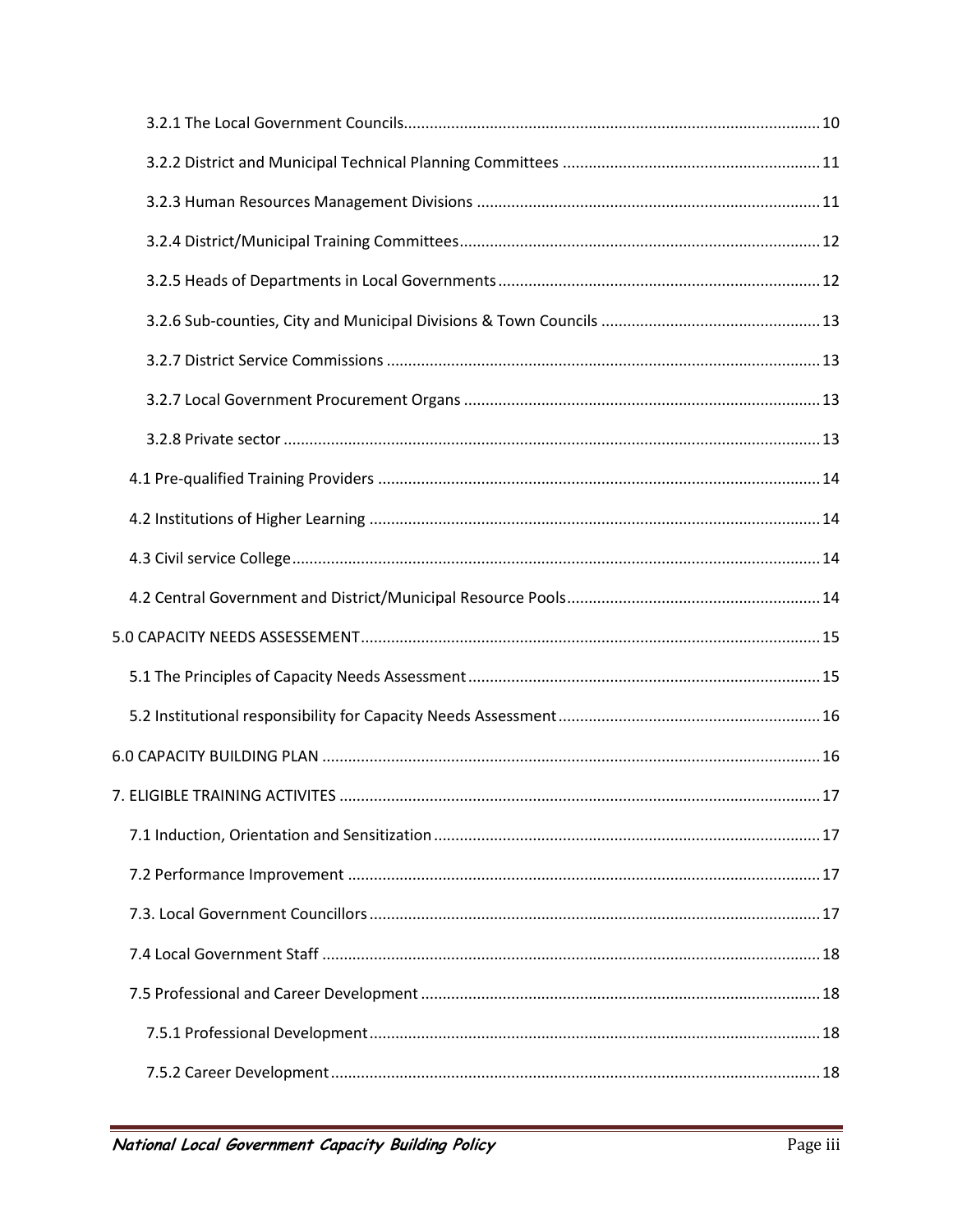| 8. FINANCING & MANAGEMENT OF LOCAL GOVERNMENT CAPACITY BUILDING ACTIVITES  20 |  |
|-------------------------------------------------------------------------------|--|
|                                                                               |  |
|                                                                               |  |
|                                                                               |  |
|                                                                               |  |
|                                                                               |  |
|                                                                               |  |
|                                                                               |  |
|                                                                               |  |
|                                                                               |  |
|                                                                               |  |
|                                                                               |  |
|                                                                               |  |
|                                                                               |  |
|                                                                               |  |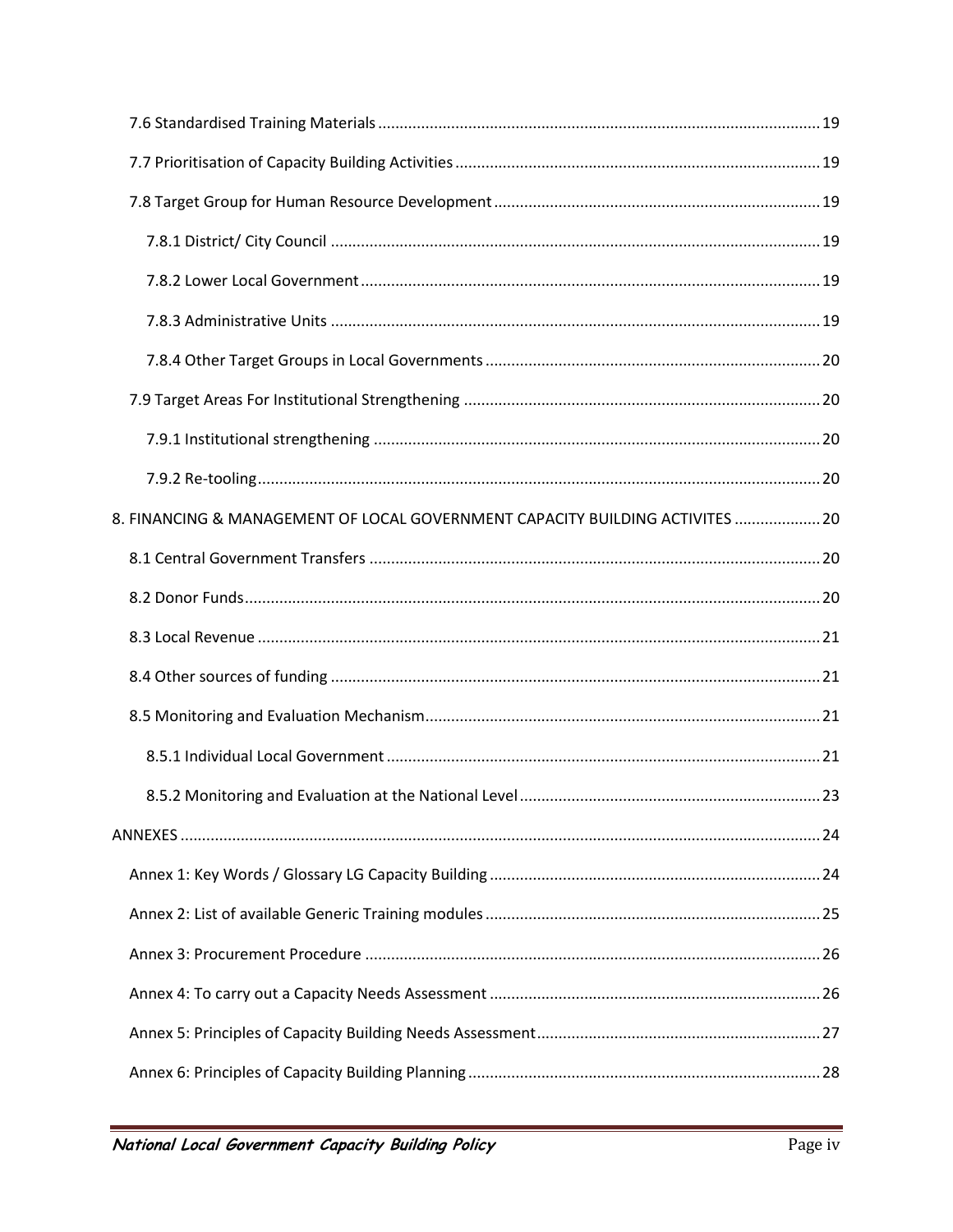|--|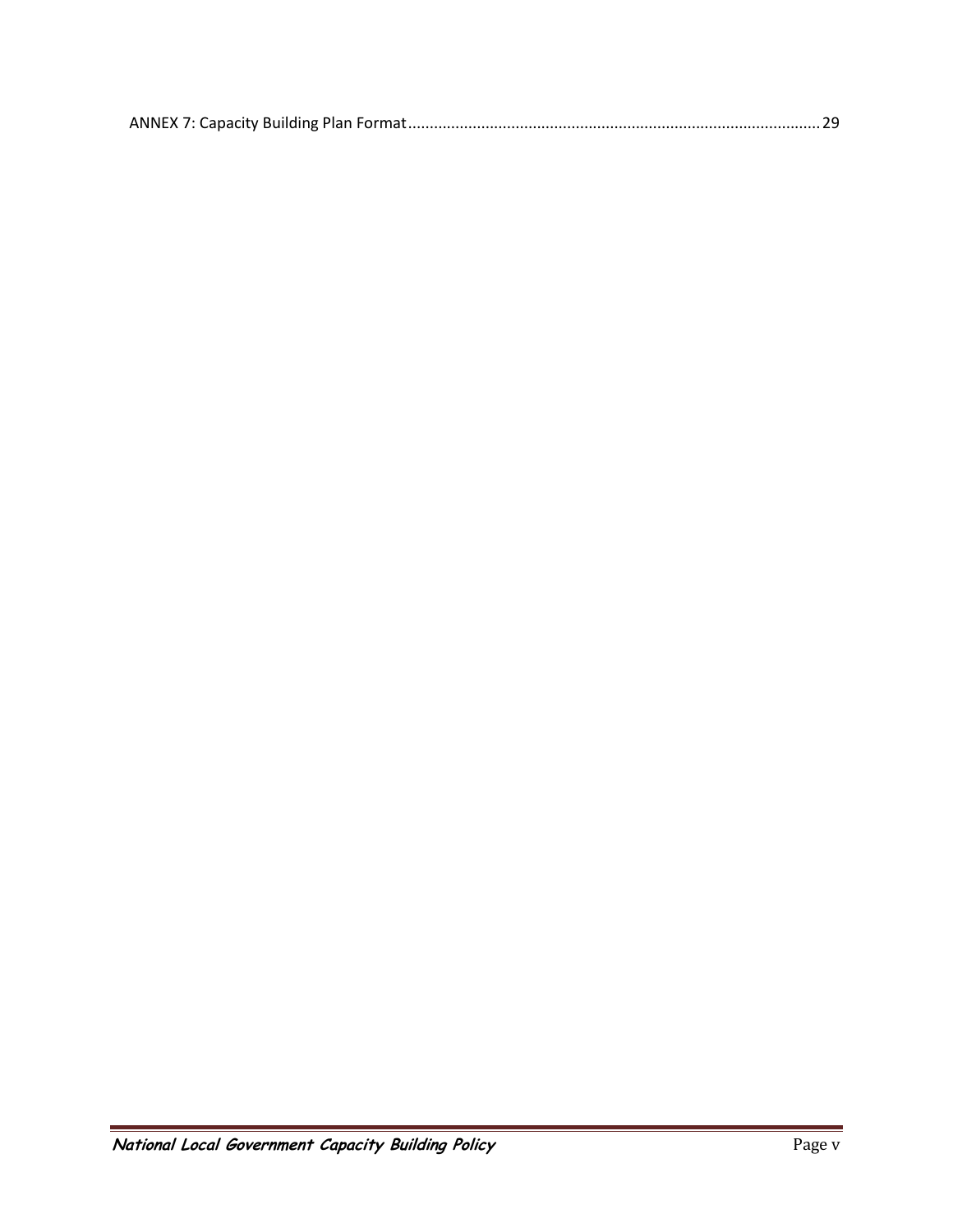# <span id="page-5-0"></span>**FOREWORD**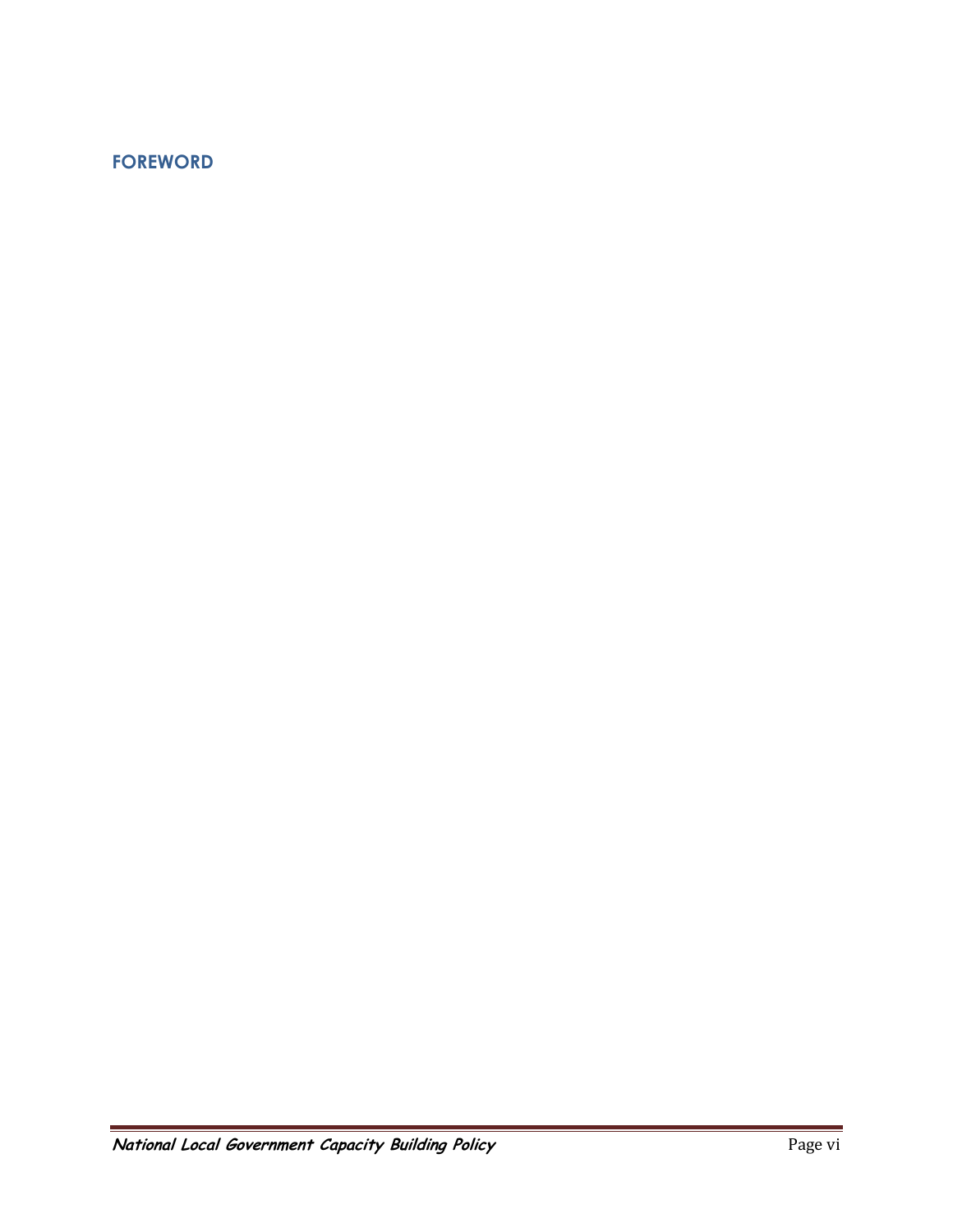### <span id="page-6-0"></span>**1.0 BACKGROUND AND CONTEXT**

### <span id="page-6-1"></span>**1.1 Institutional and Policy Framework**

The Constitution of Uganda provides the overall legal basis to plan and implement development programmes aimed at benefitting all the people in the country. This requirement is explicitly expressed in the national Objectives and Directive of State Policy, whereby the State is tasked to define the national, economic and development agenda as well as in ensuring that all the people participate in its definition and implementation.

Uganda's overall development goal is to eradicate poverty and to enable her people enjoy a high standard of living. In Uganda, the nationwide aspirations that guide Government's development agenda were articulated through a participatory Long Term Perspective that led to Uganda Vision 2025 Document which is now culminating into Vision 2040. The National Development Plan (2010/11 – 2014/15) has a vision of " A transformed Ugandan society from a peasant to a modern and prosperous country within 30 years" The NDP proposes to contribute to the socio-economic transformation through improving employment levels, higher per capita income, improve labour force distribution in line with sectoral GDP share, substantially improved human development and gender equality indicators and the country's competitiveness position.

The NDPand sector plans are being implemented within the decentralisation framework. Decentralisation is a national policy that was officially launched in 1992 and preserved in the 1995 Constitution and the Local Governments Act, 1997. The policy provides for an appropriate measure that enables Local Government units to plan, initiate and execute policies in respect of matters affecting people within their jurisdiction. The Local Governments Act, 1997 (the Second Schedule) clearly defines the functions that are devolved to Local Governments. The schedule lists, amongst others, medical and Health Services, Educations Services, Water services, Road Services and Agricultural Extension Services.

#### <span id="page-6-2"></span>**1.2 Legal Framework**

The principles of decentralisation are entrenched in the Ugandan Constitution and the Local Governments Act, 1997 and subsequent amendments. These provisions empower Local Governments with responsibilities of allocation of public resources, integrated participatory planning and budgeting, local resource mobilisation and investment management within their areas of jurisdiction. The decentralisation policy aims at improving service delivery, accessibility to services and reduction of poverty within the population.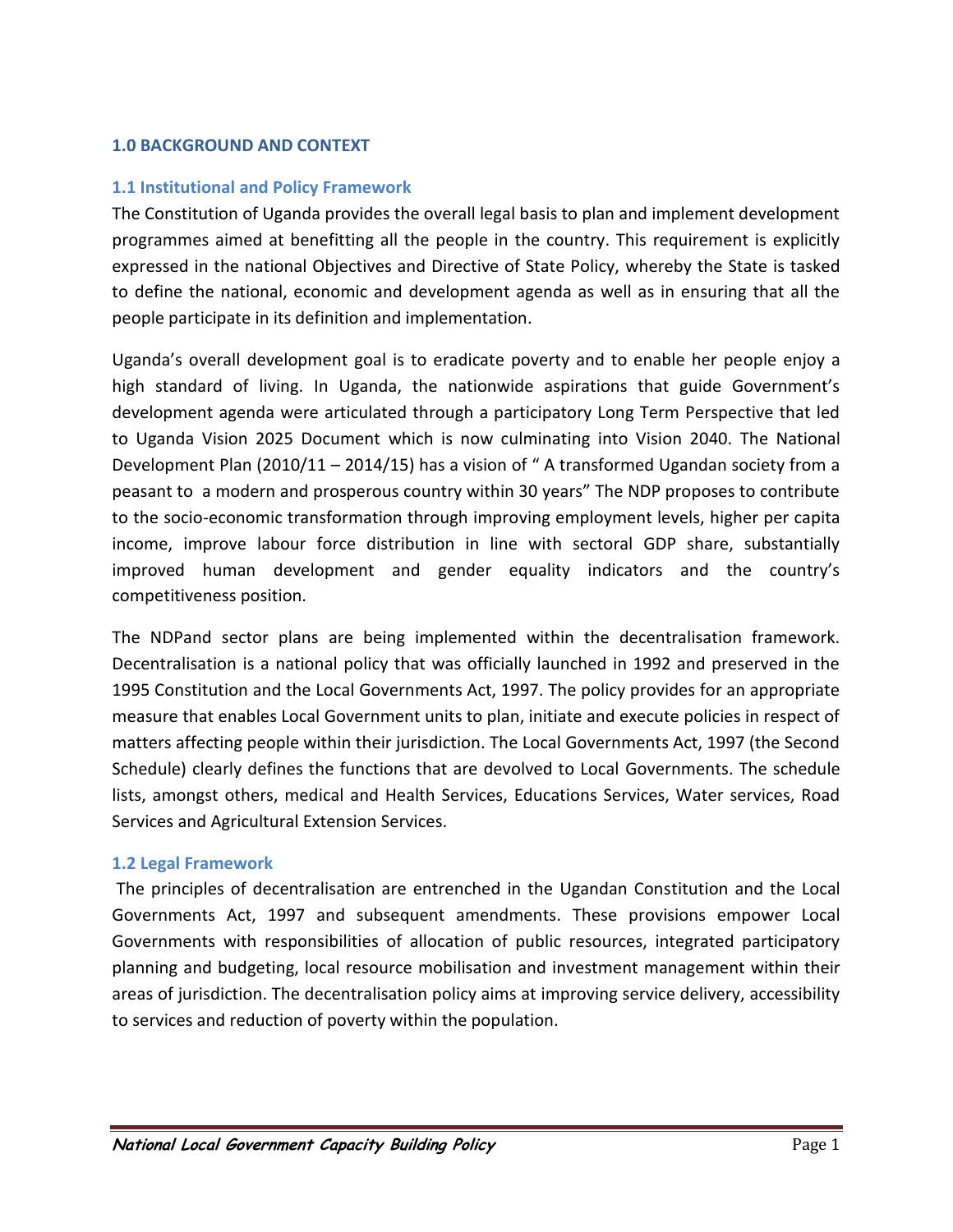# <span id="page-7-0"></span>**1.3 Objectives of decentralisation**

The objectives of Decentralisation for which the capacity building policy is critical are:

- a) To give full effect on decentralisation of powers, responsibilities and services to all levels of Local Governments
- b) Ensure democratic participation and control of decision making by the people concerned
- c) Establish a democratic, political and gender sensitive administrative set-up in Local Governments
- d) Establish sources of revenue and financial accountability and
- e) Provide for regular elections of Local Councils
- f) Promote Local Economic Development in order to enhance people's incomes

# <span id="page-7-1"></span>**1.4 The concept and practice of Capacity Building in Uganda**

The UN Development Programme (UNDP) has defined "capacity" as "the ability of individuals, institutions and societies to perform functions, solve problems, and set and achieve objectives in a sustainable manner." The terms "capacity building" or "capacity development" describe the task of establishing human and institutional capacity. In practice however, capacity building in Uganda has focussed more on enhancing human capacity in the form of knowledge and skills acquisition at the expense of other factors that affect performance such as having a conducive working environment and positive attitudes towards work/work ethic, availability of basic tools and equipment have a huge bearing on productivity.

This policy looks at capacity building in a broader and holistic sense encompassing all the factors that have a bearing on the performance of Local Governments as institutions and its stakeholders.

In conformity with the Public Service Training Policy, the National Local Government Capacity Building Policy supports and follows the principles outlined below:

- a) An integrated approach to LG capacity building, incorporating the important elements of both demand and supply driven capacity building
- b) Well planned, rather than ad-hoc training and capacity building activities
- c) Addressing a balanced mix of individual and institutional needs
- d) A balanced mix of qualifications and job performance; and
- e) A balanced mix of theory and practice

In this regard the Local Government Capacity Building Policy aims at addressing all the factors that affect performance of local governments including among others; working environment, availability of resources, availability of tools and equipment, staffing, work ethics, management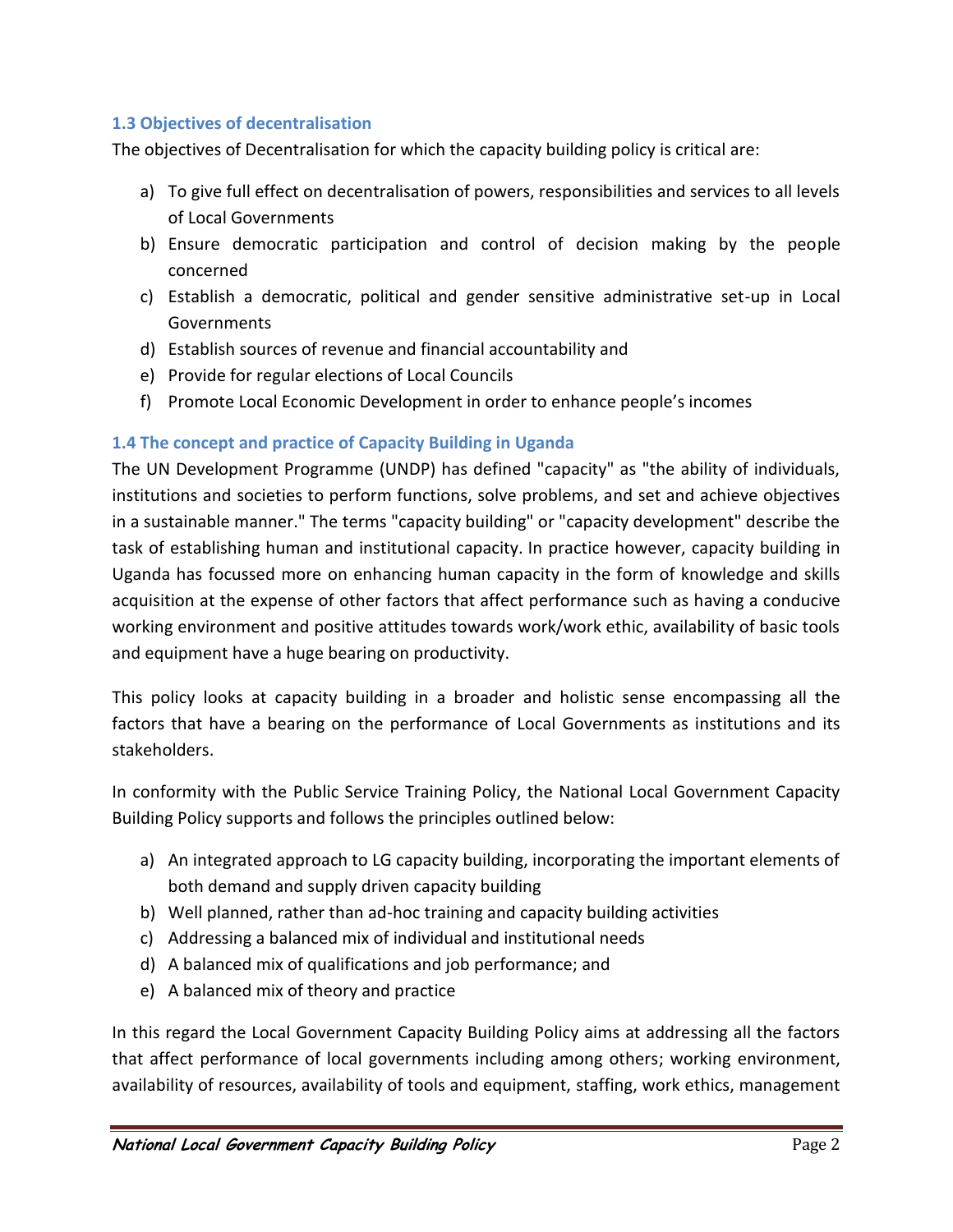systems and procedures on top of enhancing the knowledge and skills of existing human resources.

# <span id="page-8-0"></span>**2.0 LOCAL GOVERNMENT CAPACITY BUILDING POLICY**

# <span id="page-8-1"></span>**2.1 Context**

Ministry of Local Government with support of the Development Partners developed the National Local Government Capacity Building Policy (NLGCPB) in 2005 to harmonize capacity building interventions and initiatives for Local Governments. This led to the establishment of the Local Government Capacity Building Unit in MoLG to coordinate and formulate strategies for addressing capacity building in a holistic and co-ordinated manner.

The NLGCBP provided the framework in which both elected and appointed officials of the Local Government received trainings and acquired skills. The policy covered a wide range of aspects of capacity building activities which were geared towards improving performance in service delivery and poverty reduction. The policy also set the institutional structures for co-ordination and harmonisation of capacity building initiatives.

During the last seven years of NLGCBP implementation the following achievements were registered: the Local Government Capacity Building Unit (CBU) was established in MoLG, the Capacity Building Technical Working Groups were established, Human Resource Management units were revamped in Local Governments; Central Government and Districts/ Municipal Councils resource pools established; Standardized Training Manuals were developed; prequalification of training providers were carried out annually; guidelines for capacity building and Development of 3 year Capacity Building Plans (CBP) by districts/municipal councils provided.

Notwithstanding the achievements registered over the seven years of the implementation of the NLGCBP, there has been a number of capacity challenges facing Local Governments in Uganda from the institutional and operational capacity gaps that they faced in the earlier stages of the decentralisation to more technical and resources-related capacity gaps critical to sustaining a high level of service delivery today. This shift has underscored the need to have a new look at the national policy on Local Government Capacity Development and to take steps to help LGs to acquire the required capacity to guarantee sustainable service delivery to their population. Some of the challenges that have been faced during the implementation of the NLGCBP are:

 The inability of Local Governments to adequately fill their staffing structures/establishment;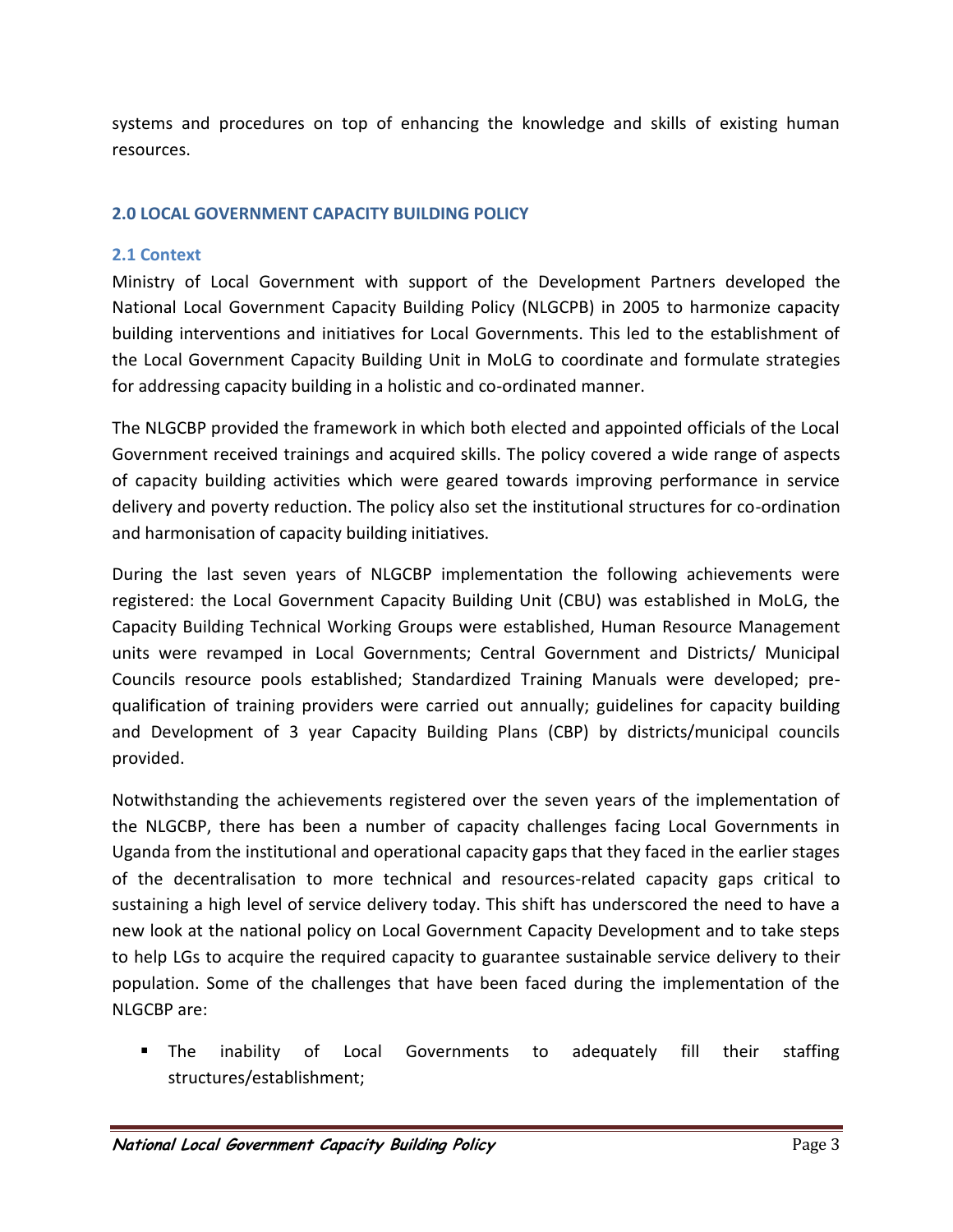- The challenge of attraction and retention of staff in Local Governments especially the professional staff;
- **Local Government staff being appointed to Central Government positions.**
- Failure by some Line Ministries like Health ,Water and Environment, and Agriculture to decentralise capacity building grants to Local Governments;
- Growing demand by Local Government officials both elected and appointed to benefit from career development courses yet the Capacity Building Grants (CBG) is decreasing;
- Providing staff with tools, equipments and facilities so as enable them deliver services;
- **Lack of civic education so as to keep the community interested in the decentralisation** process and empower them with their roles, responsibilities and rights;
- **EXT** Linking of Capacity Needs Assessment with the five year capacity building planning cycle;
- Centralisation of the appointment of Chief Administrative Officers (CAOs), Deputy Chief Administrative Officers DCAOs and Town Clerks (TCs) of Municipal Councils;
- **Emergence of new areas such as peace building, conflict resolution, disaster risk** management, climate change adaptation and mitigation, local economic development and private sector financing that require additional capacities in Local Governments.

# <span id="page-9-0"></span>**2.2 Aims and Objectives of the Policy**

# <span id="page-9-1"></span>**2.2.1 Aim**

The National Local Government Capacity Building Policy aims at enhancing the human and institutional capacity of Local Governments for improved service delivery through increased harmonisation, coordination and management of capacity building activities in Local Governments.

# <span id="page-9-2"></span>**2.2.2 Objectives**

# *2.2.2.1 Overall Objective*

The overall objective of the National Local Government capacity Building Policy is to further strengthen the mechanism for a co-ordinated and systematic capacity building in Local Governments.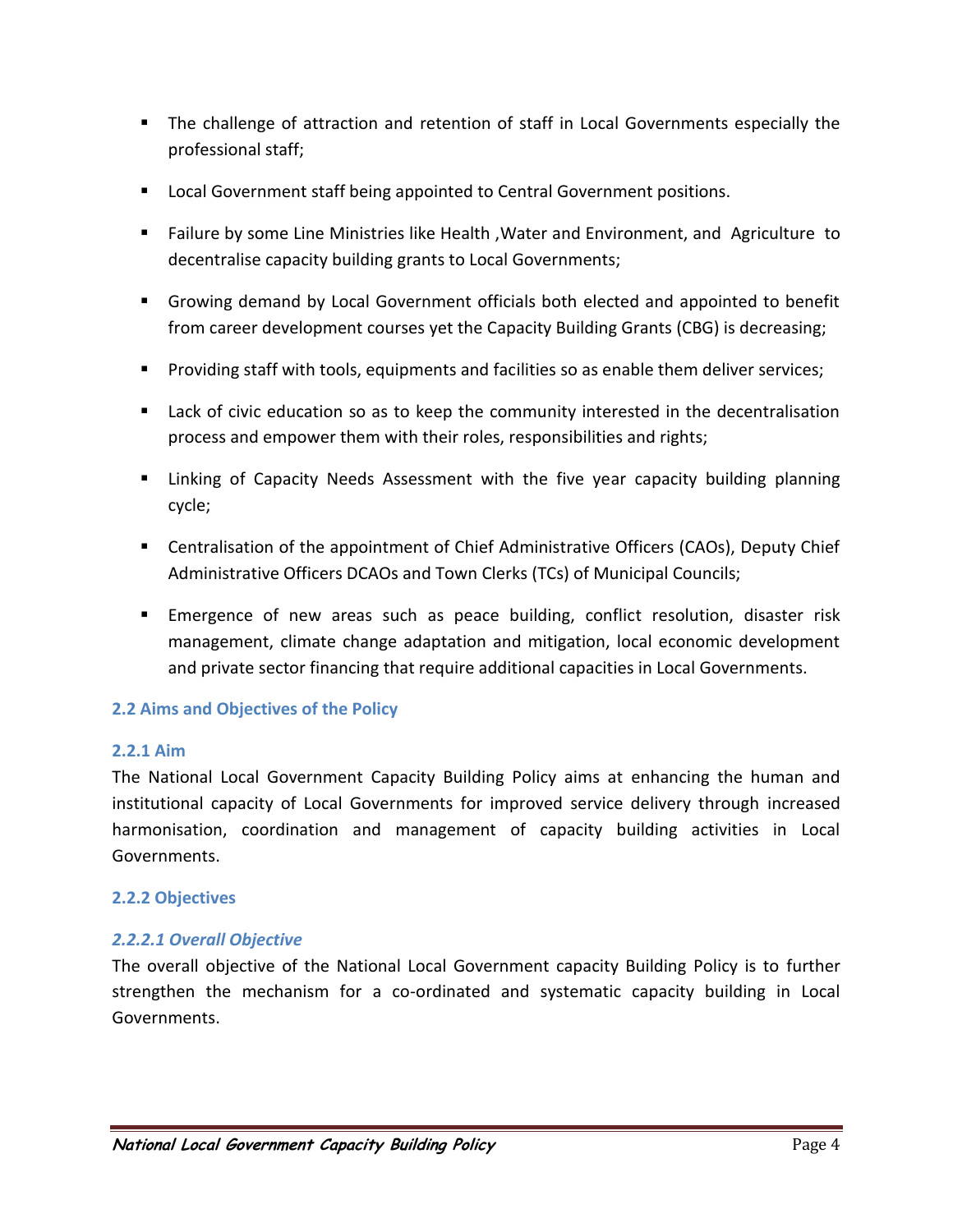## *2.2.2.2 Medium Term Objectives*

The medium term objectives of the national Local Government capacity Building Policy are to:

- a) Provide a framework to ensure quality and relevance of capacity building activities;
- b) Guide Local Governments to accord priority to Human Resources Development;
- c) Establish a clear and appropriate approach to capacity building tasks and responsibilities;
- d) Equip Local Government functionaries with the needed skills to perform the challenging tasks.
- e) Streamline guidelines for capacity building monitoring and evaluation

### *2.2.2.3 Immediate Objectives*

The immediate objectives are to:

- a) Strengthen the human resource development function in Local Governments;
- b) Guide Local Governments to carry out Capacity Building Needs Assessment and develop five -year capacity building plans that are integrated into the five -year development plans of Local Governments
- c) Establish a framework for providing basic tools and equipment for LG functionaries
- d) Institutionalise rewards and sanctions to inculcate a culture of efficient and effective work performance and teamwork
- e) Enhance skills of LGs in carrying out monitoring and evaluation of LG training and capacity building activities
- f) Continue developing/updating standardised training materials; and
- g) Provide a forum for wide consultations for capacity building in Local Governments
- h) Enhance the knowledge and skills of junior LG staff and community level structures like Parish Development Committees and Facility User Committees who are at the forefront of service delivery.

#### <span id="page-10-0"></span>**3.0 INSTITUTIONAL FRAMEWORK**

The Local Government capacity Building Policy will be implemented through a number of institutions at central and Local Government levels. The choice of institutions is based on mandated responsibilities and relevance to Capacity Building implementation Framework

#### <span id="page-10-1"></span>**3.1 National Level**

#### <span id="page-10-2"></span>**3.1.1 The Local Government Capacity Building Steering Committee**

The Local Government Capacity Building Steering Committee will be the apex institution at Central Government level. This Committee steers the policy through the implementing institutions and will ensure that the policy is adhered to at all times. The committee is to be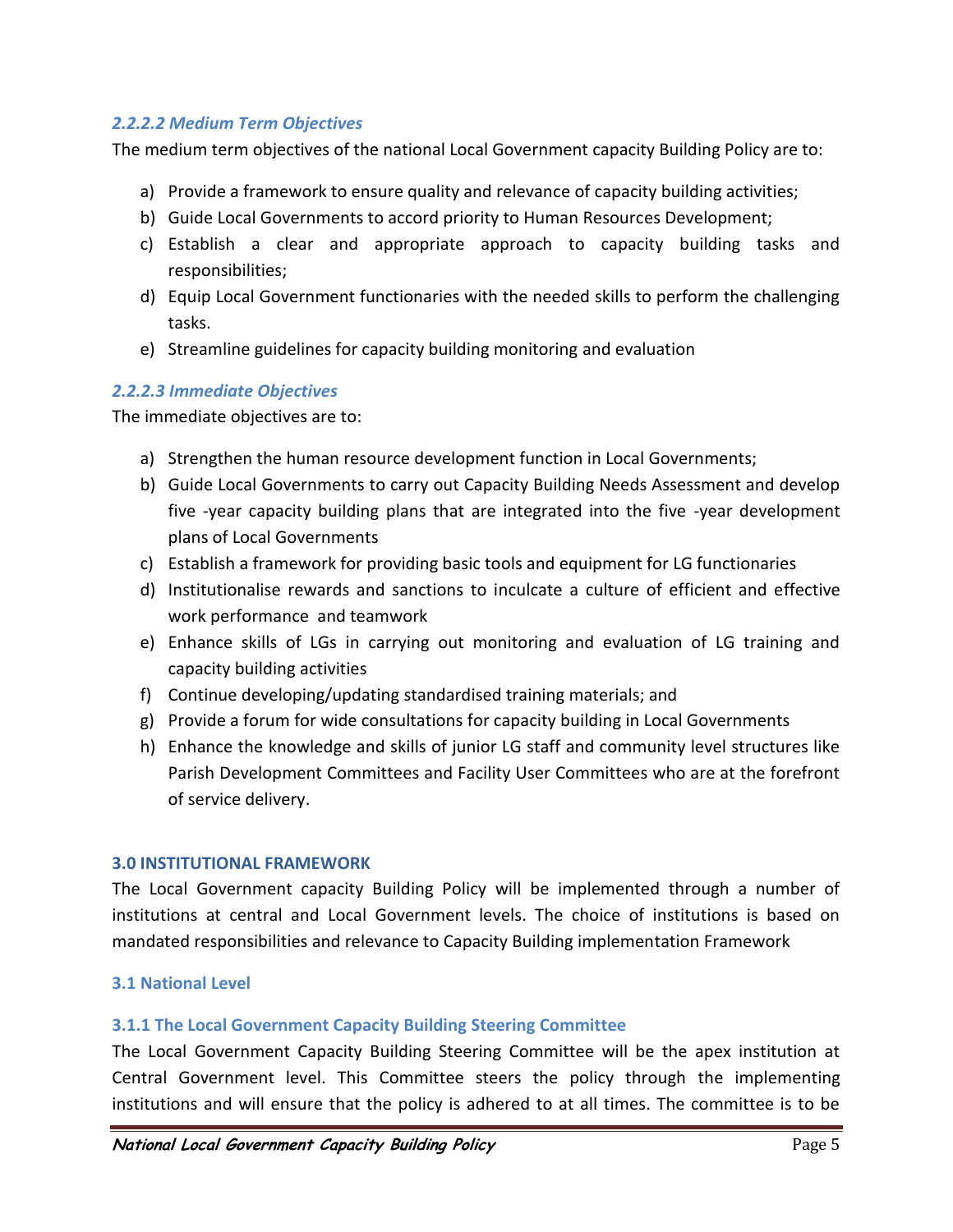chaired by the Permanent Secretary, Ministry of Local Government with membership of Permanent Secretaries of Ministry of Public Service; Ministry of Finance, Planning and Economic Development; Ministry of Agriculture, Animal Industry and Fisheries; Ministry of Education and Sports; Ministry of Health; Ministry of Water, and Environment; Ministry of Works, Transport and Communication and the National Planning Authority. The Committee may co-opt other members as deemed necessary.

The tasks of the committee shall among others be:

- a) Approve the National Policy/and standards for capacity building in Local Governments;
- b) Provide a forum for co-ordination and harmonisation of government and donor funded capacity building initiatives directed towards Local Governments and;
- c) Advise and review alternative National Strategies for capacity building in Local Governments

# <span id="page-11-0"></span>**3.1.2 Ministry of Local Government**

The strategic objectives of the Ministry of Local Government are to:

- a) Make substantial gains towards the promotion of democratic governance, transparency and accountability in Local Governments; and
- b) Build capacities of Local Governments and Councils in the areas of planning, financial management, revenue collection, human resources management, project management, investment promotion and management information for efficient and effective service delivery.

# **Tasks of the ministry**

The tasks of the Ministry related to capacity building initiatives include:

- a) Conduct annual reviews of the progress of capacity building in Local Governments for purposes of enhancing effective implementation of the policy;
- b) Formulate and review policy and set guidelines for Local Government Capacity Building
- c) Co-ordinate and supervise Local Government Capacity Building activities;
- d) Support planning and reporting systems for Local Government Capacity Building delivery which include support to:
	- **•** Technical Planning Committees
	- Human Resource Management Divisions; and
	- District/Municipal Resource Pools
- e) Design and periodically review a Monitoring and Evaluation framework for tracking overall performance impact and ensure high quality of capacity building programmes; and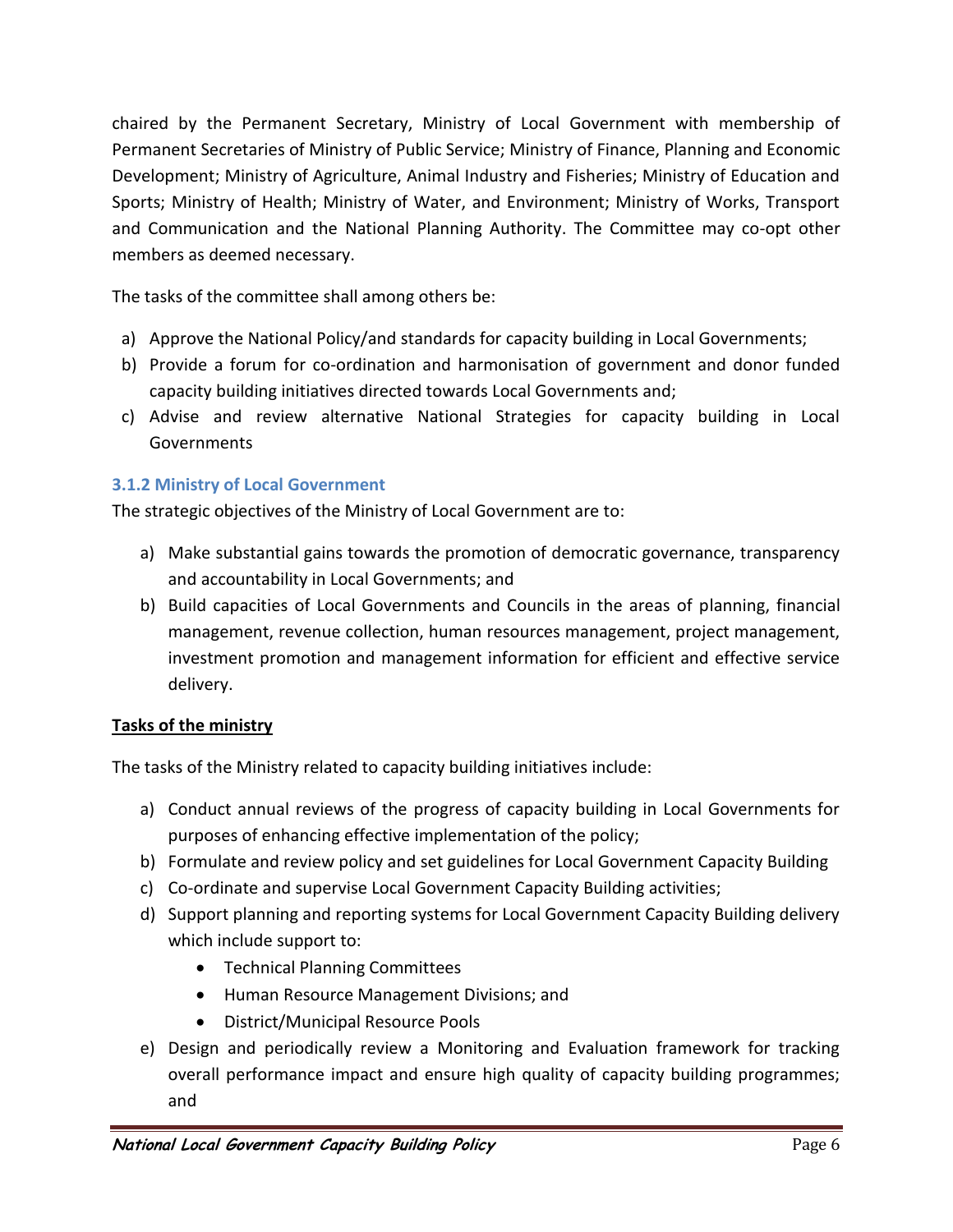- f) Conduct annual pre-qualification and certification of training private capacity service providers.
- g) Institutionalise rewards and sanctions to inculcate a culture of efficient and effective work performance and teamwork
- h) Review personnel specification for positions in the organisational structure of LGs to ease filling of vacant positions. In the same vein review and fix minimum level of qualifications for HLG councillors
- i) In view of the low level of education of LG Councillors, as a stop gap measure, key policy and legal documents such as the Constitution, the LG Act and Council procedures should be translated into the major regional local languages to accommodate the current low level of education of councillors.
- j) Provide resources for all components of capacity building including provision of basic tools/equipment and thematic research under CBG
- k) Work with Ministry of Public Service to implement Programmes to address Working environment in LGs especially in Hard To Reach and Stay areas
- l) Provide resources for recruitment of staff in all LGs to at least 75%
- m) Develop guidelines on how LGs shall ensure that capacity building adequately benefit junior staff such as Parish Chiefs and community level committees such as Parish Development Committees, Heath Unit management Committees, School Management Committees and Project Management Committees.

# <span id="page-12-0"></span>**3.1.3 Local Government Capacity Building Unit (LG-CBU)**

The LG CBU shall be strengthened by placing it under the Chairmanship of Director, Local Government Administration. To ensure equitable representation of all the departments in the ministries membership of the CBU shall be composed of Commissioners and Under Secretaries. The Principal Personnel Officer (PPO) shall remain the Secretariat for the CBU.

# **Functions of the CBU**

The CBU provides support to the capacity efforts in the Local Governments, and is responsible for the overall co-ordination of capacity building programmes in Local Government Sector. The unit operationalises systems and standards as developed at the Steering Committee level. The key functions of the Unit are to:

- a) Facilitate the development and ensure implementation of the National Framework and Strategy for Local Government capacity building, including the conducting the annual reviews of Local Government Capacity Building initiatives
- b) Establish and ensure adherence to capacity building standards through standardization of generic training modules and materials and pre-qualification of training/capacity building providers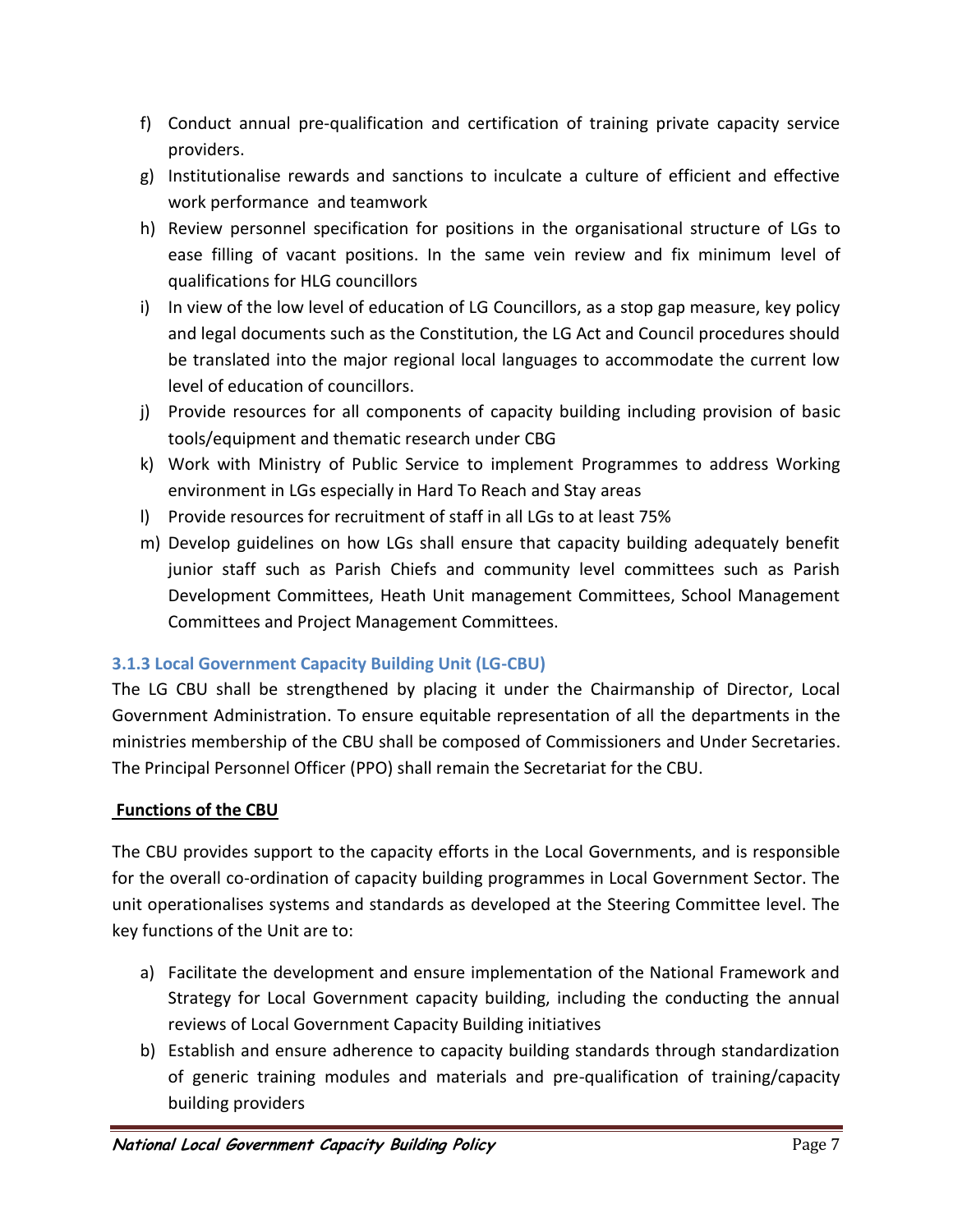- c) Provide guidelines, technical support and feedback to Local Governments on Capacity Building Plans
- d) Provide assistance to weak and newly created Local Governments where needed;
- e) Formulate and implement a monitoring and evaluation mechanism for Local Governments training and capacity building actives;
- f) Set up reporting systems that provide Ministry of Local Government with an overview of Local Governments' capacity building activities
- g) Facilitate and monitor the work of Technical Working Groups;
- h) Provide secretarial services to the Local Governments Capacity Building Steering Committee;
- i) Build a data bank on capacity building in the Local Government sector.
- j) Manage conflicts that arise from time to time among LG functionaries
- k) Coordinate the carrying out of thematic research in topics that are relevant to the functioning of LGs

# <span id="page-13-0"></span>**3.1.4 Technical Working Groups**

The Technical working Groups are composed of officials drawn from stakeholder Ministries, National Planning Authority, Local Government Associations, Development Partners, Civil Society Organisations, Community Based Organisations and Non Governmental Organisations. Other members may be co-opted whenever needed. The roles of the Technical working Groups are to:

- a) Carry out quality control of generic standardised training modules and materials;
- b) Support development of a system for the pre-qualification and certification of training providers
- c) Participate in the management and periodic monitoring of Local Governments Capacity Building activities;
- d) Assist in the development and review of standardised courses and materials; and
- e) Ensure the training materials cater for cross-cutting issues like poverty, environment, gender, HIV/AIDS and ROM

# <span id="page-13-1"></span>**3.1.5 Ministry of Public Service**

The mandate of the ministry of Public Service in this process is to develop strategies which attract, retain and motivate a workforce that will support development activities of the country. The specific functions of the Ministry of Public service in this regard are to:

a) Review, formulate and ensure implementation of the training policy and translate standards in the public service;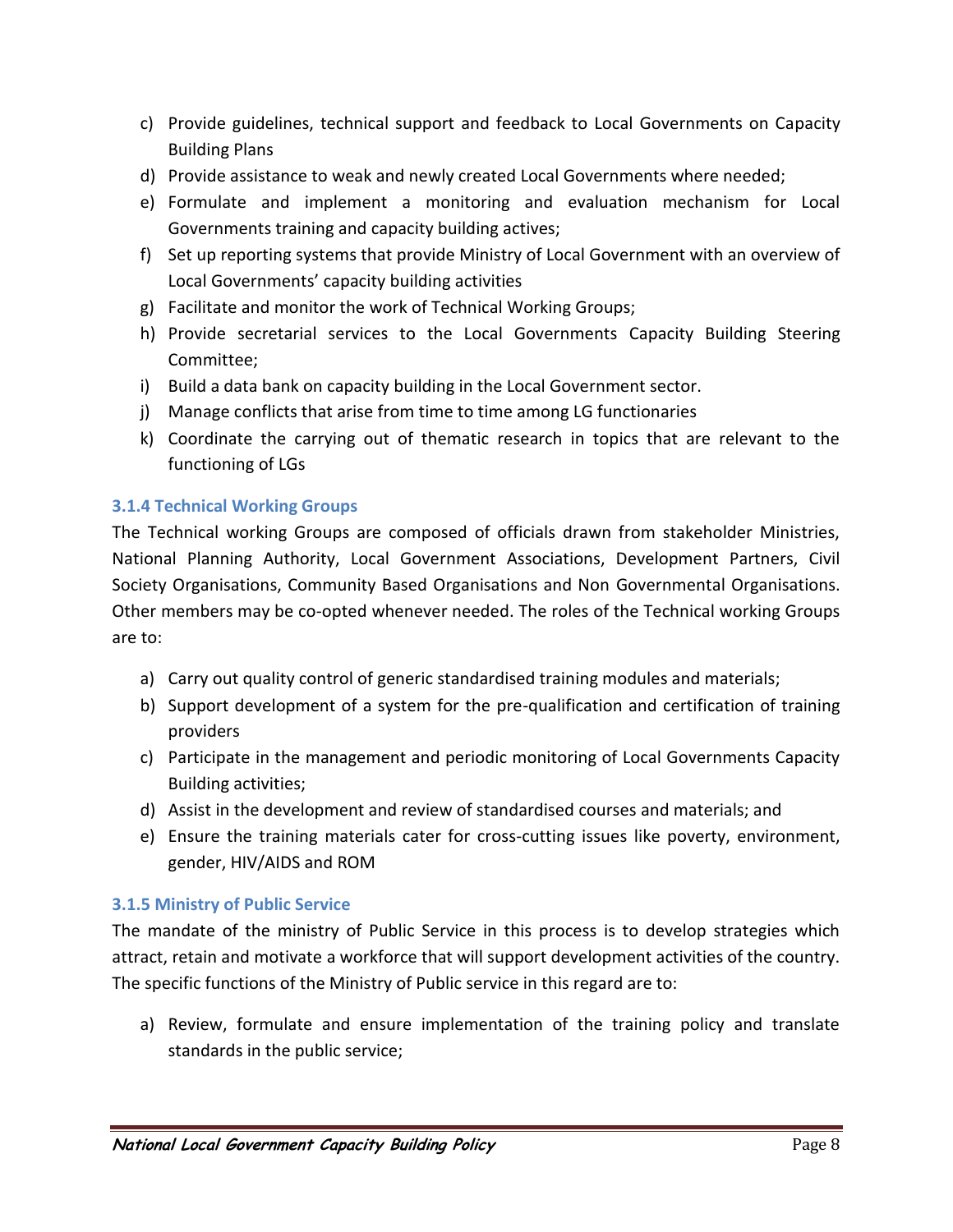- b) Translate and disseminate training decisions made by the Public Service Reform Steering Committee and other authorities regarding training of public officials and issuing necessary guidelines to the service
- c) Provide technical guidance on policy and standards to Central and Local Governments on training issues in the public service; and
- d) Liaise with training institutions to ensure that training needs of the public service are catered for in their programmes.

# <span id="page-14-0"></span>**3.1.6 Ministry of Finance, planning and economic Development**

The mandate of the Ministry of Finance, Planning and Economic Development in this context is to oversee the planning of national development initiatives in order to facilitate economic growth, efficiency, macro-economic stability, poverty eradication and enhancement of overall development. The specific functions of the ministry in this regard are to:

- a) Source and provide funds for Local Government capacity Building initiatives;
- b) Guide, in liaison with the Ministry of Local Government, Local governments in financial management
- c) Participate in monitoring and evaluating capacity building in local governments especially in the areas of Financial Management.
- d) Carry out, in liaison with Ministry of Local Government, capacity Building activities in Local Governments

# <span id="page-14-1"></span>**3.1.7 Other Line Ministries**

The roles of other Line Ministries in this context are to:

- a) Support the development of standardized , generic training modules and materials for Local Government;
- b) Liaise and participate with the Ministry of Local Government in the development and implementation of Training and Capacity Building activities that are sector specific;
- c) Develop capacity Building Materials that are of a technical nature and sector-related e.g. water, agriculture, health, education, roads and gender
- d) Apply the established procedures and standards for planning and co-ordination of capacity building in Local Governments including reporting to the Ministry of Local Government on sector related training and capacity building activities facilitated by respective line ministries
- e) Participate in the pre-qualification and certification of training providers;
- f) Participate in the monitoring and evaluation of capacity building activities;
- g) Mobilise financial and non-financial resources for capacity building activities;
- h) Support Local Governments in the planning process by providing sector specific information; and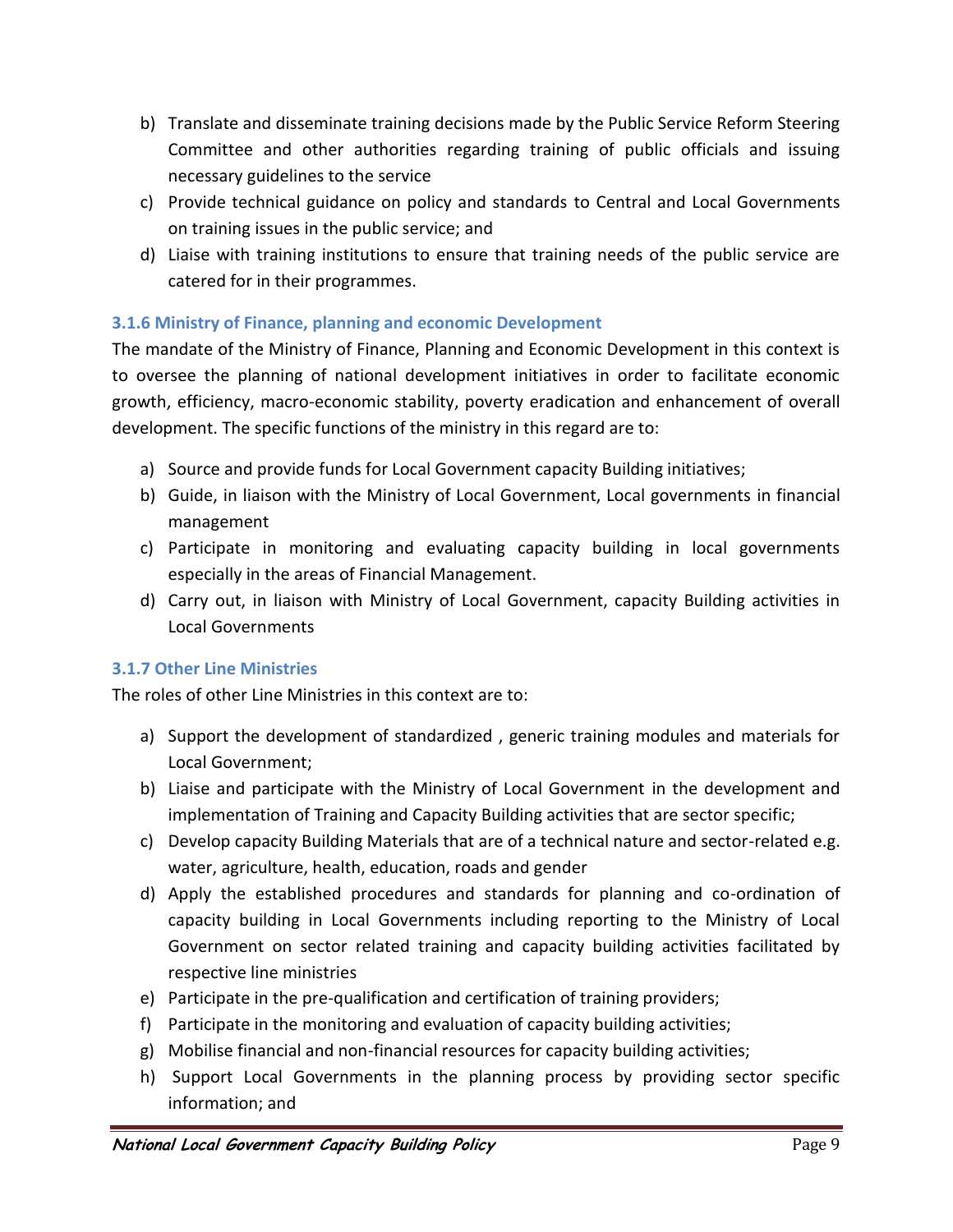i) Participate in the Local Government capacity Building Needs Assessment.

# <span id="page-15-0"></span>**3.1.8 Institutions and Semi-Autonomous Entities**

# *3.1.8.1 Local Authorities Associations*

The roles of Local Government Associations in the Capacity Building for Local Governments under this policy are to:

- a) Participate in the development of standardised generic training modules and materials
- b) Support their members in determining capacity needs;
- c) Stimulate demand-driven capacity building as well as identifying appropriate supplydriven capacity building in Local Governments
- d) Stimulate training and capacity building in Local Governments through provision of information to Local Governments and co-ordination of activities;
- e) Guide and advise Local Governments on appropriate Alternative capacity Building providers.

# *3.1.8.2 Development Partners*

The role of development partners in capacity building planning are to:

- a) Provide resources to support Local Governments in capacity building;
- b) Provide support to the development of capacity building policy and standardized materials and courses; and to
- c) Participate in the Technical Working Group meetings

# <span id="page-15-1"></span> **3.2 Local Government Level**

The key institutions in the capacity building in the Local Governments are: the Local Government Councils, Technical Planning Committees, Human Resource Management Divisions, The District Service Commissions, the Local Government Procurement Organs and the Private Sector

# <span id="page-15-2"></span>**3.2.1 The Local Government Councils**

The Local Governments have the jurisdiction to exercise political and executive functions, provide services they deem fit, protect the constitution and other laws of Uganda, promote democratic governance and ensure implementation and compliance with government policies. Councils are under obligation to:

- a) Participate in the formulation and approval of the Development and capacity Building Plans;
- b) Monitor, evaluate and review capacity building plans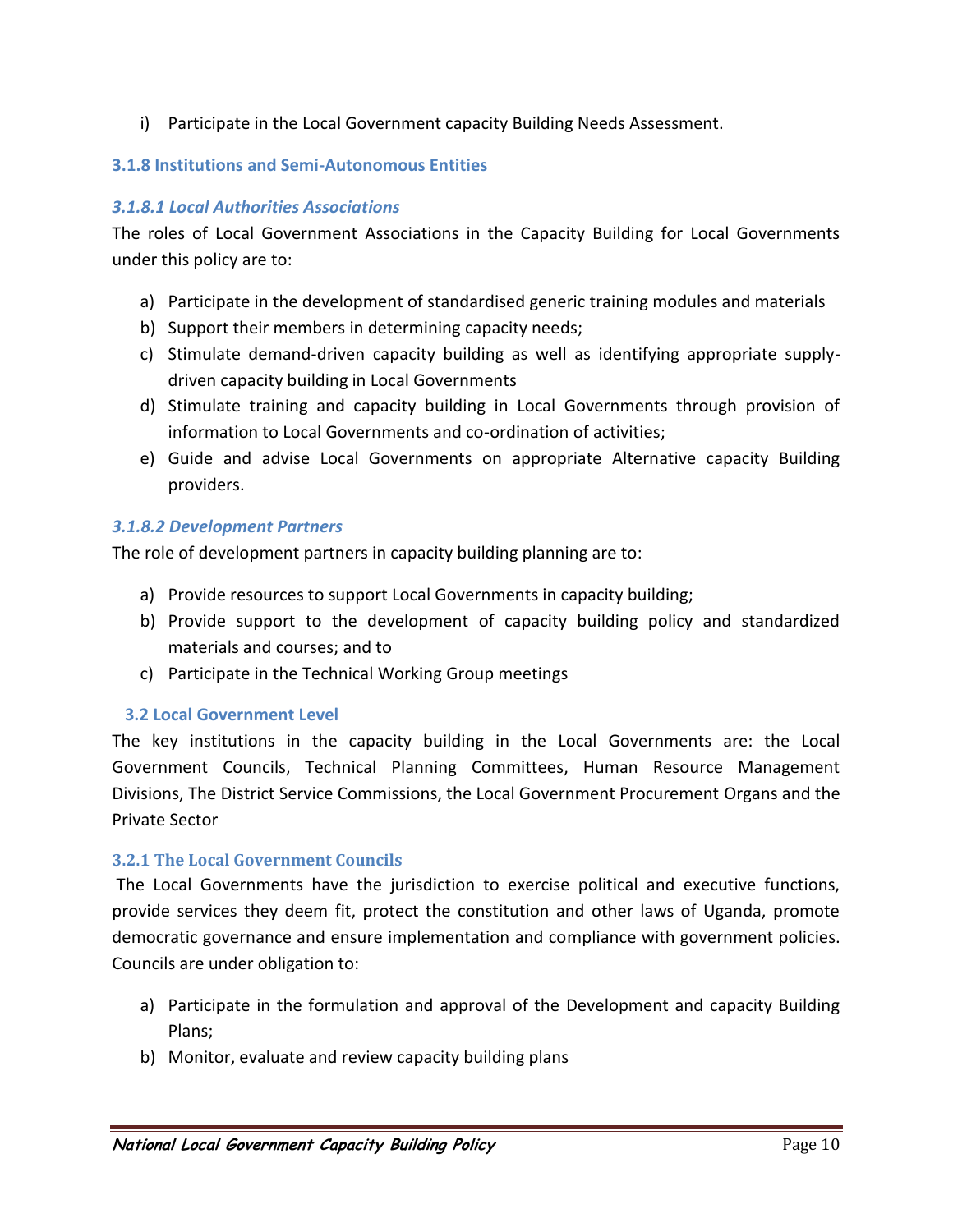- c) Review reports regularly from the technical planning committees and Human Resource Management Divisions on capacity Building initiatives and give guidance where necessary; and
- d) Mobilise and appropriate resources for capacity building activities
- e) Establish Libraries/Resource Centres and stock them with relevant policy and legal documents, Programme documents, Generic Training Materials etc. And make them accessible to all LG stakeholders.

# <span id="page-16-0"></span>**3.2.2 District and Municipal Technical Planning Committees**

The roles of the Technical Planning Committees are to:

- a) Coordinate and integrate all sector Capacity Building and Development Plans;
- b) Participate in Capacity Needs Assessment in the Councils;
- c) Facilitate the implementation of Capacity building activities in line with the capacity Building Plans;
- d) Establish district/Municipal resource Pools of Local Government Experts to deliver standardized courses and training in Lower Local Governments
- e) Monitor, evaluate and review Capacity Building Activities in Local Governments;
- f) Support capacity building activities in Lower Local Governments; and
- g) Support the process of procurement of training service providers.

#### <span id="page-16-1"></span>**3.2.3 Human Resources Management Divisions**

The existing Personnel Sections have been revamped and re-oriented to perform broader Human Resource Management/development functions. The specific roles of the human Resource management Divisions are to:

- a) Provide the secretariat to the Technical Planning Committees for all matters related to capacity building
- b) Coordinate the annual capacity needs assessment (including the training needs) of Higher and Lower Local Governments covering staff, councillors, members of statutory bodies, CSOs and the private sector;
- c) Co-ordinate the development of a five year Capacity Building Plan Linked to the five year development plan;
- d) Co-ordinate the selection and procurement of relevant training providers;
- e) Organise, oversee and where necessary undertake training activities in Local Governments;
- f) Co-ordinate the implementation of all Capacity Building activities for the LG;
- g) Train and mentor Lower Local Governments on Human Resource Management/Development and any other necessary skills related to the Human Resource Development function at District and Municipal levels;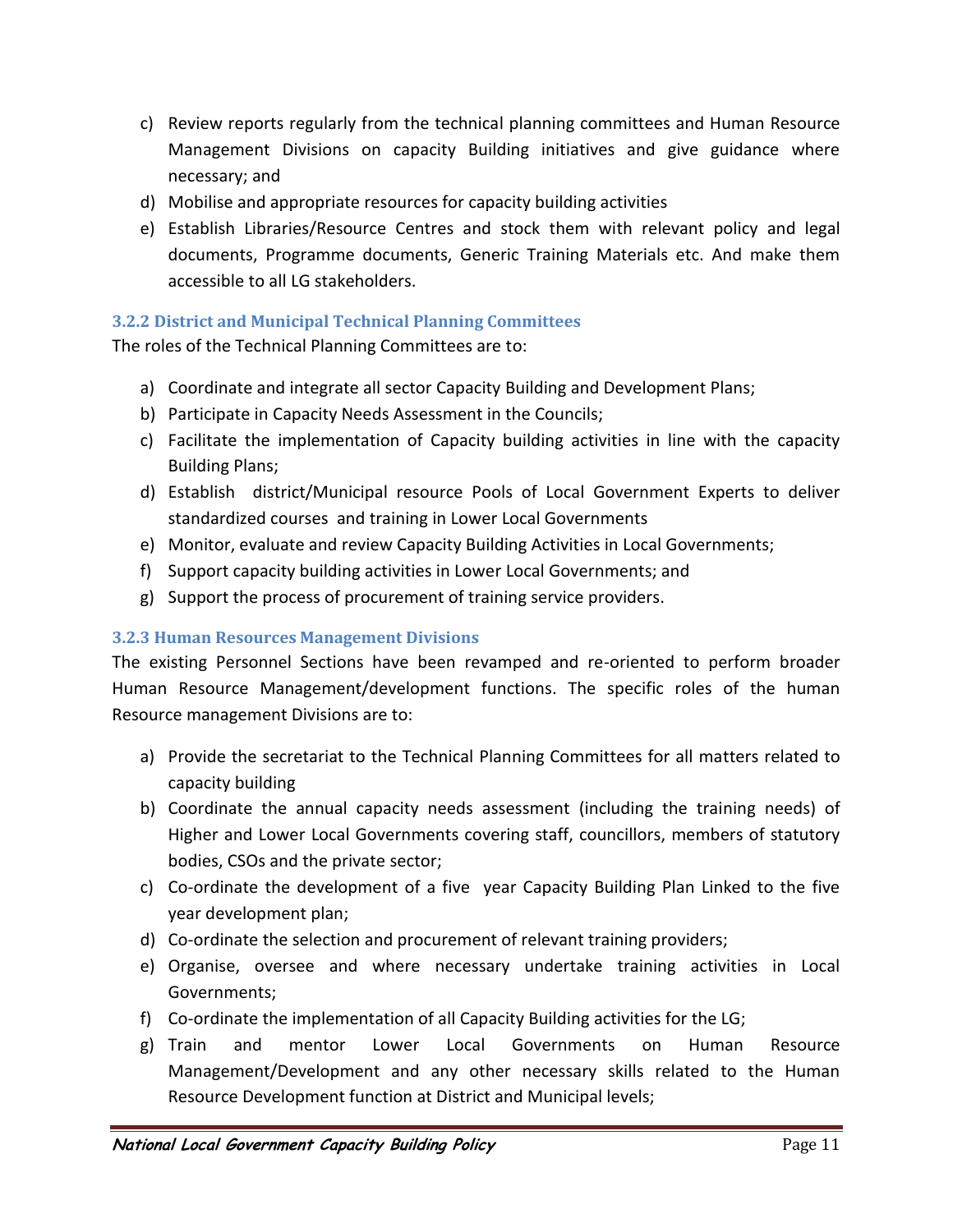- h) Establish and manage a database of District/Municipal Capacity Building and training providers;
- i) Implement a system of monitoring of training and Capacity Building activities at District/Municipal level, including activities in Lower Local Governments;
- j) Report, through the Chief Administrative Officer/Town Clerk, to the Capacity Building Unit in the Ministry of Local Government about the planned and implemented Capacity Building activities in Higher and Local Governments;
- k) Follow-up on training and Capacity Building activities in the District/Municipality, including tracking performance improvement, the need for refresher courses, attrition and brain drain or human resource transfers;
- l) Originate requisitions on capacity building activities in the Local Governments and control the capacity Building Vote;
- m) Conduct in-house awareness sessions for appointed and elected officials on Human Resource management and Development functions;
- n) Coordinate the institutionalisation of rewards and sanctions to inculcate a culture of efficient and effective work performance and teamwork
- o) Supervise capacity building services providers to ensure that activities are implemented by the appropriate personnel and according to agreed plan.
- p) Monitor and evaluate capacity building activities.

# <span id="page-17-0"></span>**3.2.4 District/Municipal Training Committees**

All HLGs will establish training committees composed of representatives from all Directorates. They will be responsible for:

- Indentify training needs of all LG stakeholders
- Prioritise capacity building needs to be implemented annually
- Recommend staff to benefit from career development/professional courses
- Support the HRM/D Division in carrying monitoring and evaluation
- Ensure that the needs service delivery departments, lower local government (Subcounties and Town Councils), and user committees at community level are addressed

# <span id="page-17-1"></span>**3.2.5 Heads of Departments in Local Governments**

Heads of Departments shall be responsible for:

- a) Identifying capacity building needs of their departments,
- b) Formulating sector capacity building plans for submission to the Human Resource Management Division.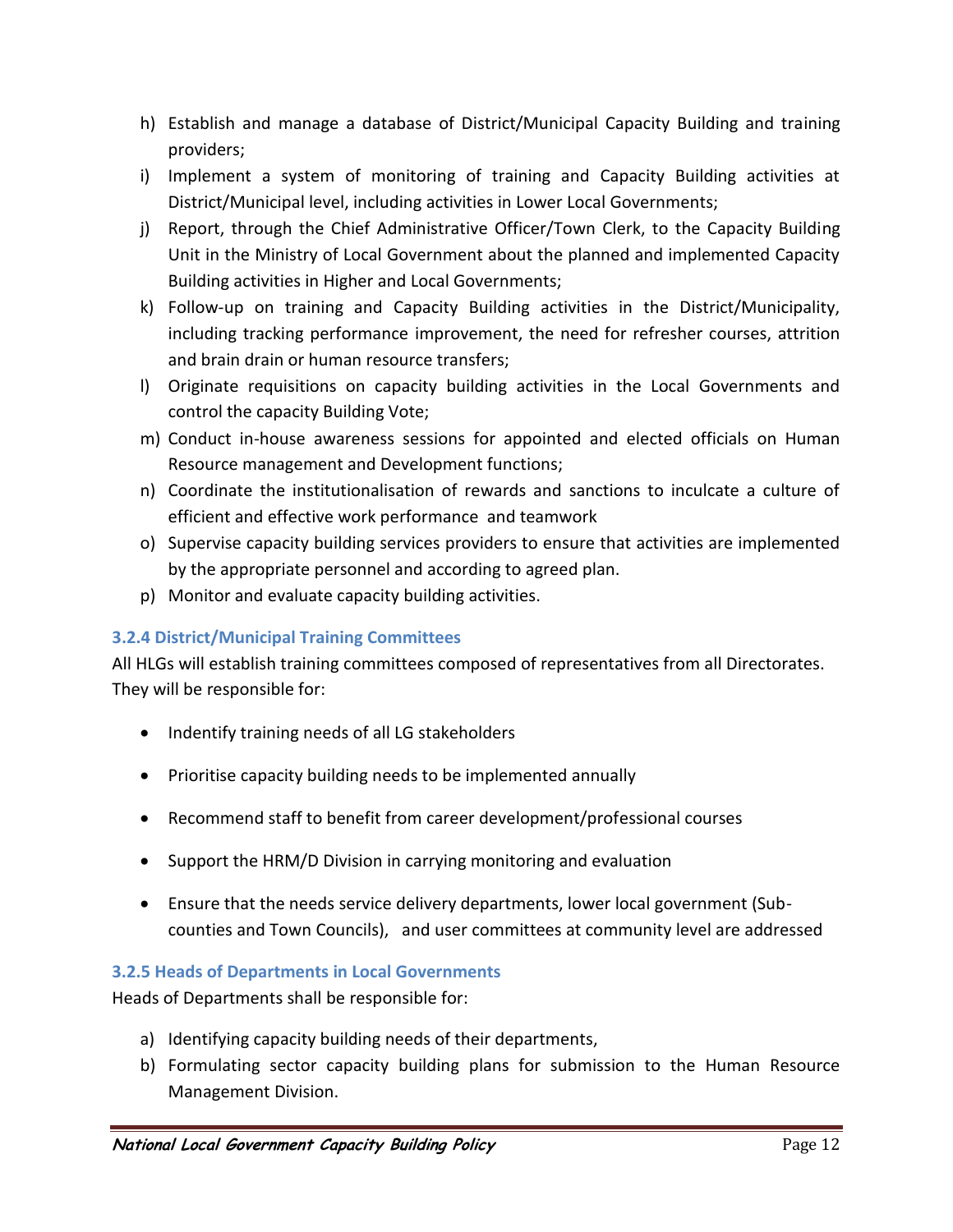c) Provision of on the job training to staff in the department in collaboration with senior and middle management staff in the department.

# <span id="page-18-0"></span>**3.2.6 Sub-counties, City and Municipal Divisions & Town Councils**

Lower Local Governments shall have their own capacity Building plans. These plans are to be integrated into the District/Municipal capacity building plan. The roles of the Lower Local Governments in the capacity building are to:

- a) Develop capacity building plan for respective local governments;
- b) Provide information on capacity building needs to their respective Higher Local Governments as an input in the Capacity Building Plan;
- c) Organise and handle capacity building activities that take place in the lower Local Governments;
- d) Report back to the Human Resource Management Division about the implemented capacity building in the Lower Local Governments;
- e) Participate in carrying out capacity needs assessment; and
- f) Evaluate training and capacity building for staff under them.

# <span id="page-18-1"></span>**3.2.7 District Service Commissions**

The roles of the District Service Commission are to:

- a) Consider and approve study leave for Local Governments Public Officials;
- b) Participate in capacity needs assessment for Local Government staff; and
- c) Recommend to Council the review of the terms and conditions of service in Local Governments where necessary.

# <span id="page-18-2"></span>**3.2.7 Local Government Procurement Organs**

The roles of Local Government Procurement Organs in Capacity Building are to:

- a) Procure training service providers and accompanying training materials; and
- b) Procure basic tools and equipment

# <span id="page-18-3"></span>**3.2.8 Private sector**

The Private Sector shall provide the reservoir for training providers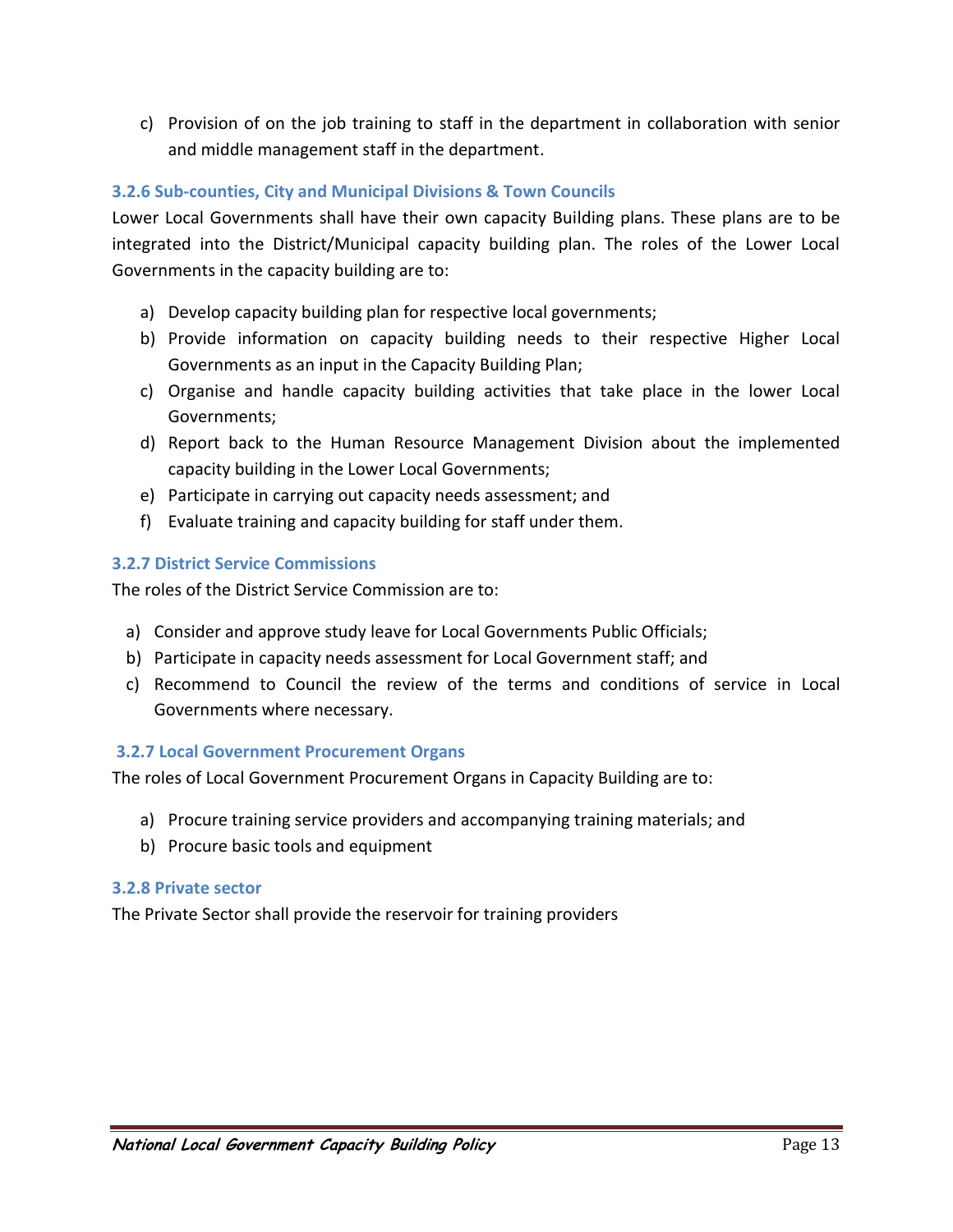#### **4.0 LOCAL GOVERNMENT TRAINING PROVIDERS**

#### <span id="page-19-0"></span>**4.1 Pre-qualified Training Providers**

Pre-qualified institutions and the private sector are involved in the delivery of training and Capacity Building activities in Local Governments using the standardized generic training modules. The procedure for procuring capacity Building providers in Local Governments is attached (See Annex 4)

To ensure quality and value for money, Local Governments should select training providers from the pre-qualified firms. The list of pre-qualified training providers will be updated annually.

#### <span id="page-19-1"></span>4.2 Institutions of Higher Learning

Recognized formal training institutions with a proven track record in training and capacity building will be responsible for:

- Career development courses
- Progressively incorporating LG modules in their professional courses in order to pass our "LG ready personnel"

#### <span id="page-19-2"></span>4.3 Civil service College

The newly established Civil Service College should be used to build the capacity of both appointed and elected LG officials. The college among other courses would carry out induction of new civil servants, newly elected political leaders in collaboration with the National Resource Team. LGs should progressively engage the Civil Service College to implement more and more skills training as the latter's capacity is also developed. In addition, MoLG should work closely with the Civil Service College to develop training courses relevant to the needs of Local Governments. Other courses that will be done by Civil Service College are:

- TOTs for LGs
- Induction of newly recruited staff
- Induction of LG speakers, councilors and members of statutory bodies
- Tailor made courses
- Leadership courses

#### <span id="page-19-3"></span>**4.2 Central Government and District/Municipal Resource Pools**

The central Government and District/Municipal Resource pools may implement capacity Building activities because of the following reasons: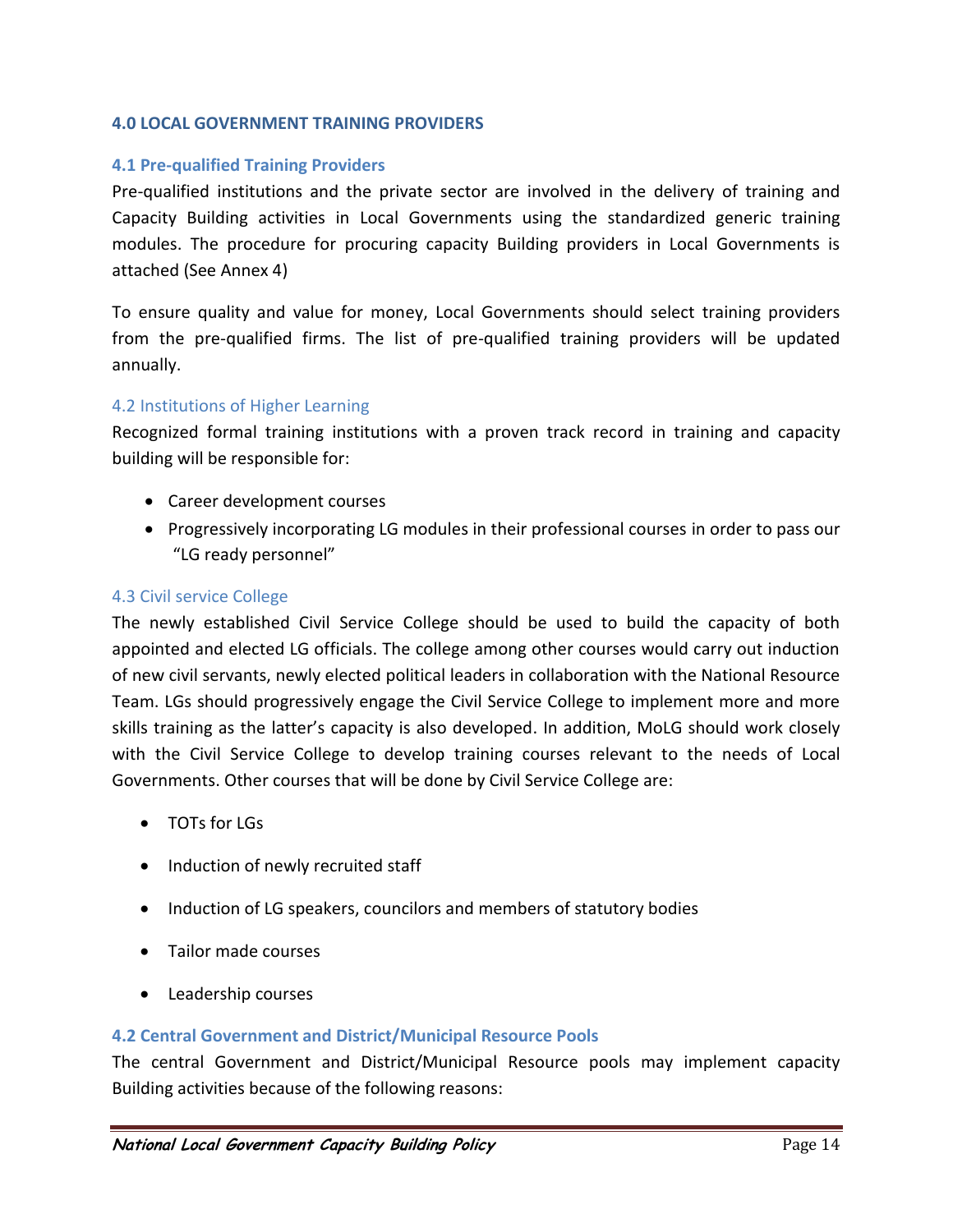- a) **Knowledge of the Local situation and Language:** Local experts are more aware of the local work environment; traditions and languages and can take these into consideration when delivering training;
- **b) Knowledge build-up and sustainability:** Local experts may help establish a local knowledge and information base that will ease the cooperation and interactions between Higher Local Governments and Lower Local Governments in a sustainable way.
- **c) The volume of training:** the volume of training required in different Local Governments cannot all be covered by pre-qualified firms and institutions
- **d) Cost Considerations:** it is cost effective to use technically competent experts than outside specialists whose charges are high
- **e) Networking:** Local experts will assist in establishing informal networks within Local **Governments**

For LGs to effective benefit from the National and LG Resource Pools:

- The composition of the existing Central Government and District/Municipal Resource Pools changes from time to time depending on skills, workload and staffing
- The National Resource Pools will employ a cascade approach for LG capacity building to ensure that National Resource Team trains HLG staff who in turn train staff and political leadership of the LLG to ensure that they are at and to provide ongoing support where needed.
- Experienced and knowledgeable members of Civil Society Organisations and Non Governmental Organisations may be co-opted to supplement the resource pools
- When the Regional Tier System is operationalised, LGs may opt to constitute Regional Resource Pools to widen the choice of available capacity building facilitators.

# <span id="page-20-0"></span>**5.0 CAPACITY NEEDS ASSESSEMENT**

Local Government will conduct a Capacity Needs Assessment in order to identify gaps in the performance of the LG, their staff, councilors, members of statutory bodies, members of User Committees, CSOs and private sector which will be used to formulate a Capacity Building Plan to address these gaps. Steps to be taken when carrying out this Assessment are indicated under Annex 5.

# <span id="page-20-1"></span>**5.1 The Principles of Capacity Needs Assessment**

The room for flexibility notwithstanding, Capacity Needs Assessment should adhere to the principles of participatory and process learning, Local Governments' specific needs, the balance between individual and organizational performance, linkages between needs assessment and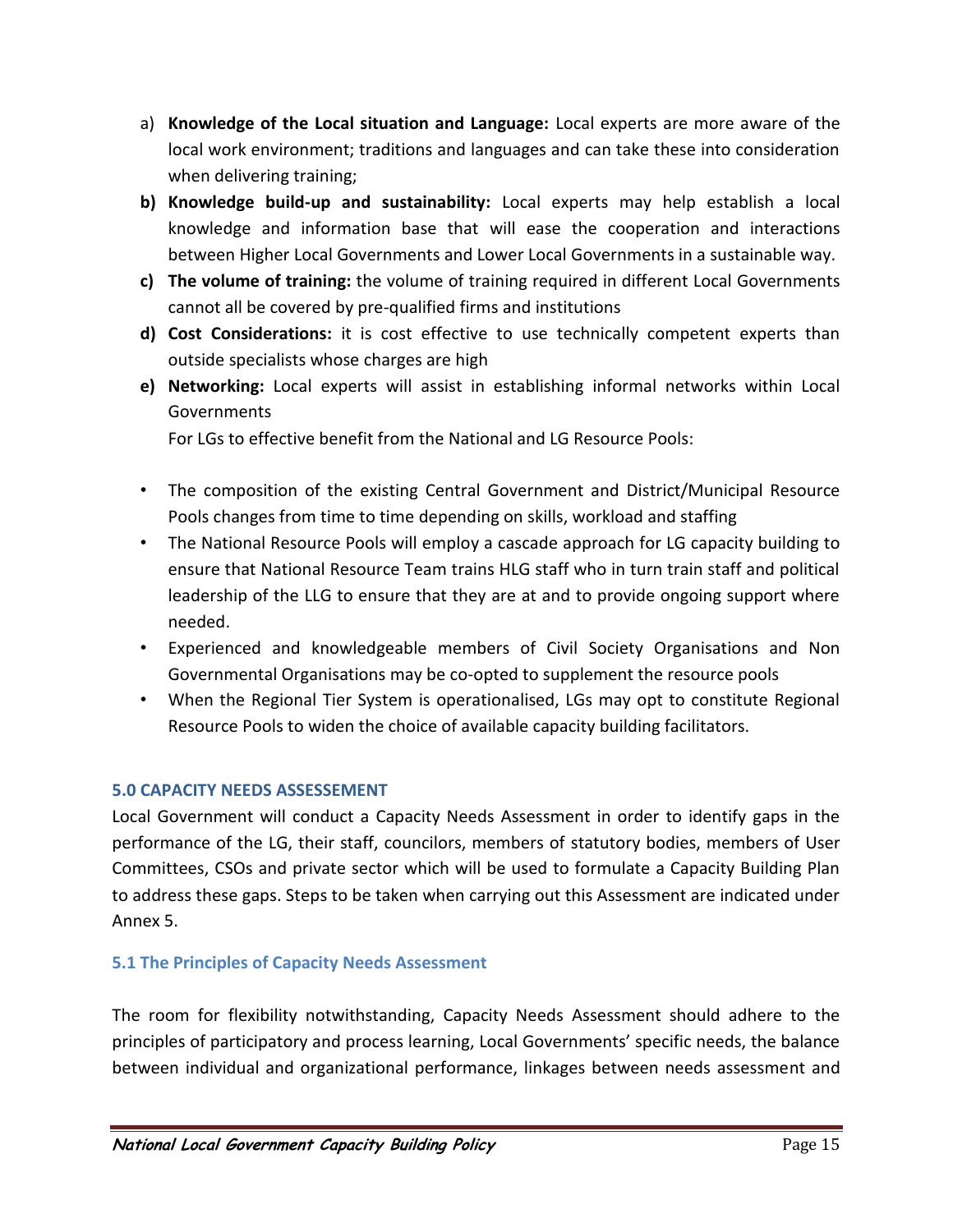capacity building planning, continuous needs assessment and self assessment (see Annex 5 for detailed principles).

## <span id="page-21-0"></span>**5.2 Institutional responsibility for Capacity Needs Assessment**

In order to ensure adherence to the principles detailed above, the responsibility of capacity needs assessment lies with the respective Local Government Technical Planning Committees chaired by the Chief Executive. For capacity building to achieve its intended purpose, Capacity Needs Assessment and Capacity Building Planning should be conducted in a manner that gives preference to institutional rather than individual interests.

The process of capacity needs assessment should be coordinated by the Human Resource Management Division and facilitated mainly by the District and Municipal Resource Pools, with backstopping from the Ministry of Local Government.

The Capacity Needs Assessment report should be prepared by the Human Resource Management Division, discussed and approved by the Technical Planning Committee

However, depending on the Local Government capacities and the need to enrich the process with experiences beyond the Local Government, Local Governments may opt to employ the services of external facilitators. In such instances, care must be taken to restrain external facilitators from taking over the process from the Local Governments.

An external facilitator should be an animator, to ensure hands-on transfer of skills to the Local Government staff. The learning from good experiences in other Local Governments should also be taken into consideration.

#### <span id="page-21-1"></span>**6.0 CAPACITY BUILDING PLAN**

Local Government shall prepare a Capacity building Plan linked and integrated to their development plan. In the formation of the capacity building plan, they shall take into account the principles which are explained in Annex 7. These are:-

- a) Linkage between capacity needs assessment and Capacity Building Plan;
- b) Balance between visionary and constraint based planning;
- c) Balance between demand and supply driven capacity building activities;
- d) Mix of capacity building strategies; and
- e) Harmonization with national policies.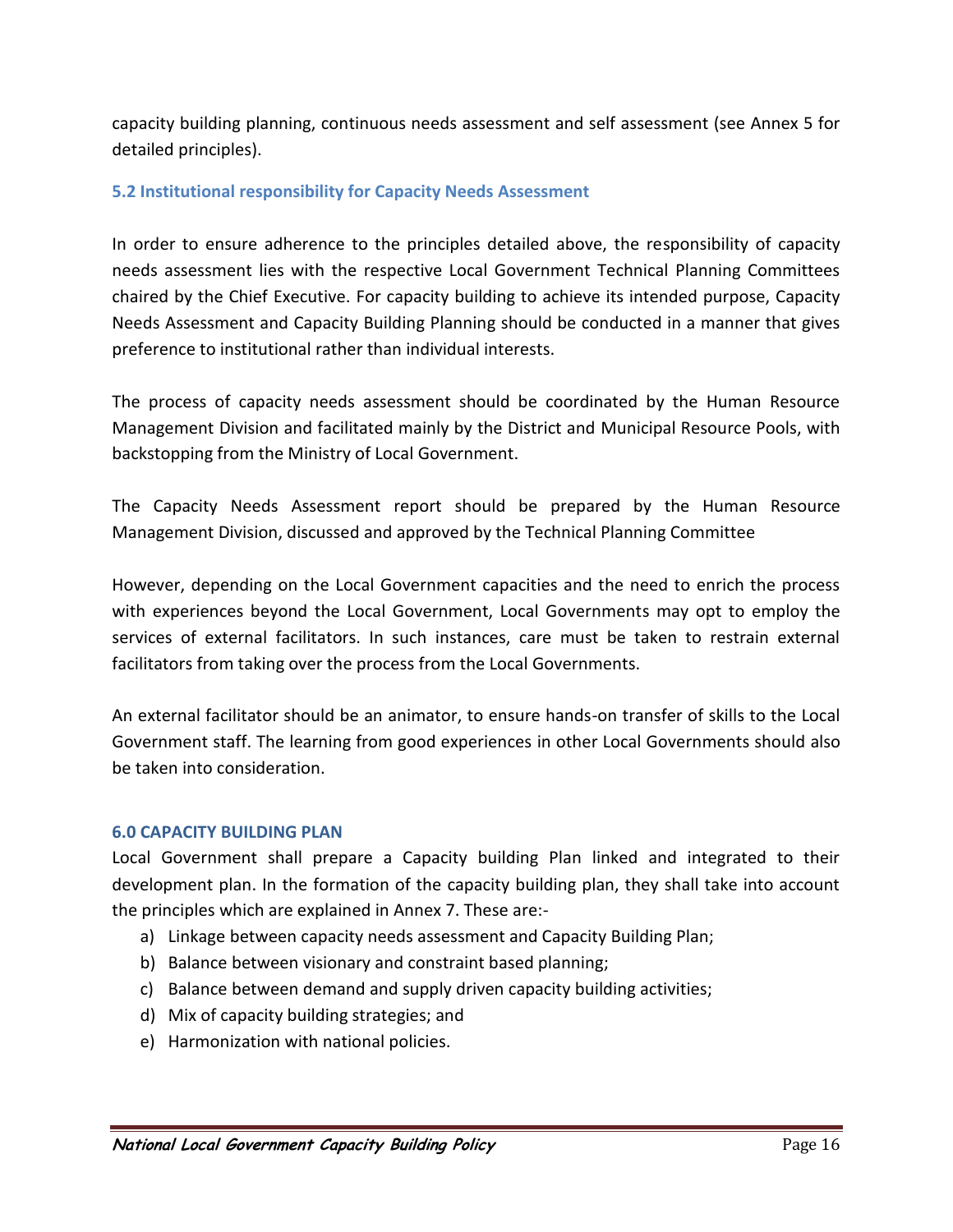### **7. ELIGIBLE TRAINING ACTIVITES**

<span id="page-22-0"></span>In line with the Public Service Training Policy, the following forms of training and Capacity Building are considered eligible in Local Governments;

- a) Induction, orientation and sensitization;
- b) Performance improvement; and
- c) Professional development.

## <span id="page-22-1"></span>**7.1 Induction, Orientation and Sensitization**

Elected and appointed officials in Local Government should be inducted into their new functions and roles within one year and six months of their election/ appointment respectively with the exception of Speakers who should be inducted in their roles as soon as they are elected to ensure smooth conduct of council meetings.

For elected officials standardized training materials and courses have been developed targeting Higher Local Government and lower Local Governments' councilors respectively. The induction, orientation and sensitization courses should contain basic introduction to the legal framework for decentralization, good governance, the major tasks of Local Governments' and the role of councilors as well as their rights and responsibilities. They will also cover government policy regulation and procedures, as well as personal and interpersonal skills.

#### <span id="page-22-2"></span>**7.2 Performance Improvement**

Performance improvement relates both to the elected and appointed officials in Local Governments. This can happen through training, orientation and sensitization in a general sense but also through targeted technical assistance. The Ministry has developed generic standardized training modules to address some of the training needs in Local Government and will continue to identify areas of need.

#### <span id="page-22-3"></span>**7.3. Local Government Councillors**

Performance of elected officials basically depends upon an in-depth understanding of their roles, functions and ability to make useful and meaningful decisions in councils and committees. Other areas include planning, monitoring of programme implementation, financial management and control, information and communication with the electorate/ population. Councilors can receive:

- a) Short-term training in these aspects or training can be tailored to address specific needs in the individual Local Governments;
- b) On-the-job training through work in the individual Local Governments; and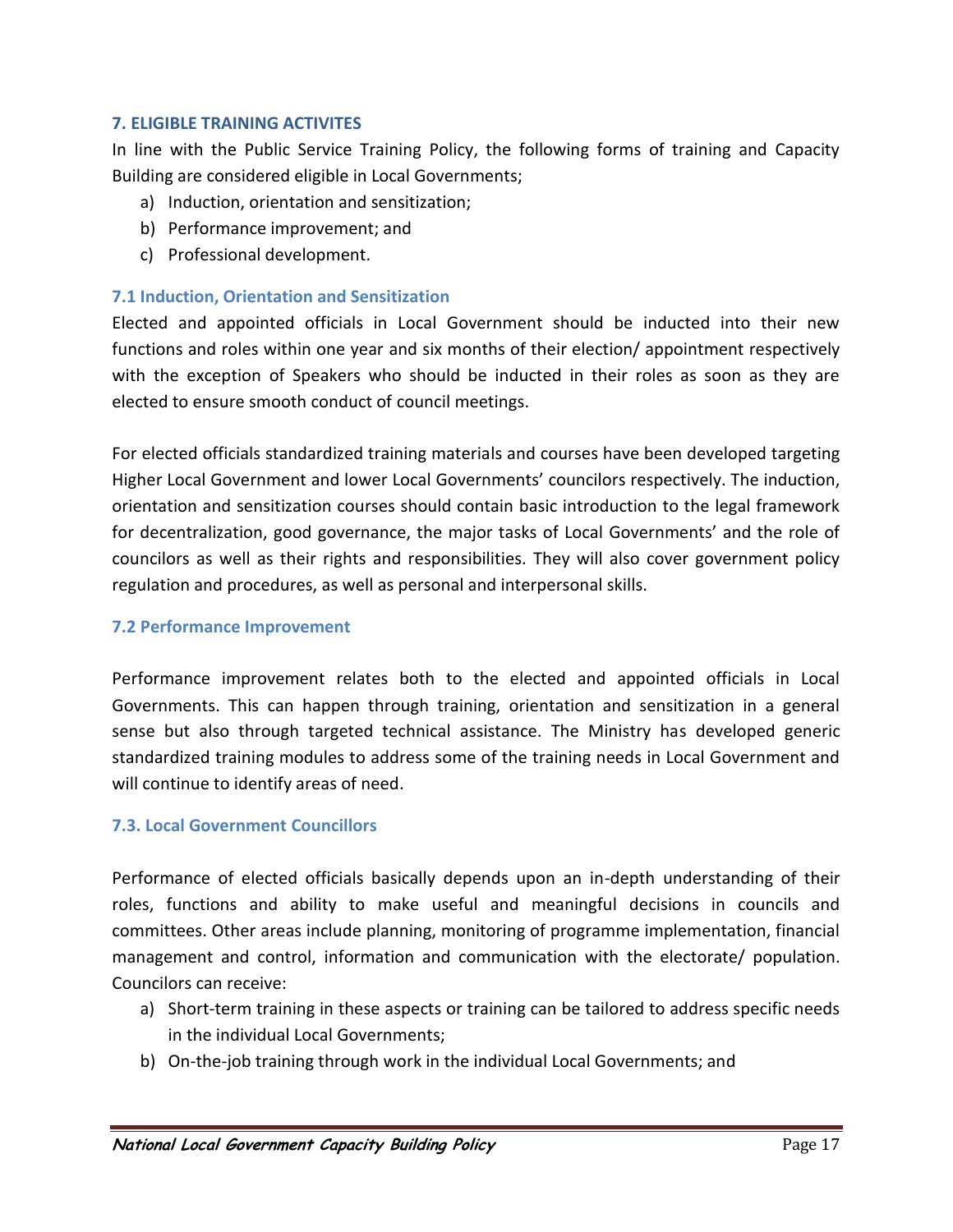c) Experiential learning through exchange of experience with other similar Local Governments.

# <span id="page-23-0"></span>**7.4 Local Government Staff**

There is need to enhance performance and functional skills of Local Government staff and their needs are reflected in the five -year Capacity Building Plan. Capacity Building for Local Government staff may arise out of changes in the legal framework and the general context, changes in the assignments of tasks and responsibilities to the individual Local Governments, changes in reporting systems to Central Government and Development Partners, etc. but also due to a general lack of the required skills, knowledge and attitudes of some Local Governments staff.

Training can be organized in forms of:

- a) Group training;
- b) Individual training;
- c) It can be carried out in all institutions, on job or off job short-term training as may be deemed necessary.

The areas to be imparted may be generic in nature, professional or sector specific. For every individual the necessary requirement will be identified through Training Needs Assessments.

Specialized training related to the fulfillment of sector-related tasks is developed and provided by Line Ministries and recognized institutions. The need for this form of training should be included in the Capacity Building Plan of the particular District and Lower Local Governments.

# <span id="page-23-1"></span>**7.5 Professional and Career Development**

# <span id="page-23-2"></span>**7.5.1 Professional Development**

Professional Development courses shall be pursued by the staff in Local Governments to enable them acquire the professional knowledge and skills necessary to deliver quality services in their sector.

# <span id="page-23-3"></span>**7.5.2 Career Development**

Although Career Development Courses are expensive, they are necessary because they are enshrined in the schemes of service. Career Development Courses are important as they lead to professional qualifications and are a build-on the primary qualifications of the staff under consideration. Such trainings are usually either for promotion or confirmation in post. However to reduce on LG expenses on career development and the time staff spend off the job while studying, LGs will when recruiting new staff attempt to source candidates who already have some of the professional qualifications (Quality at the gate)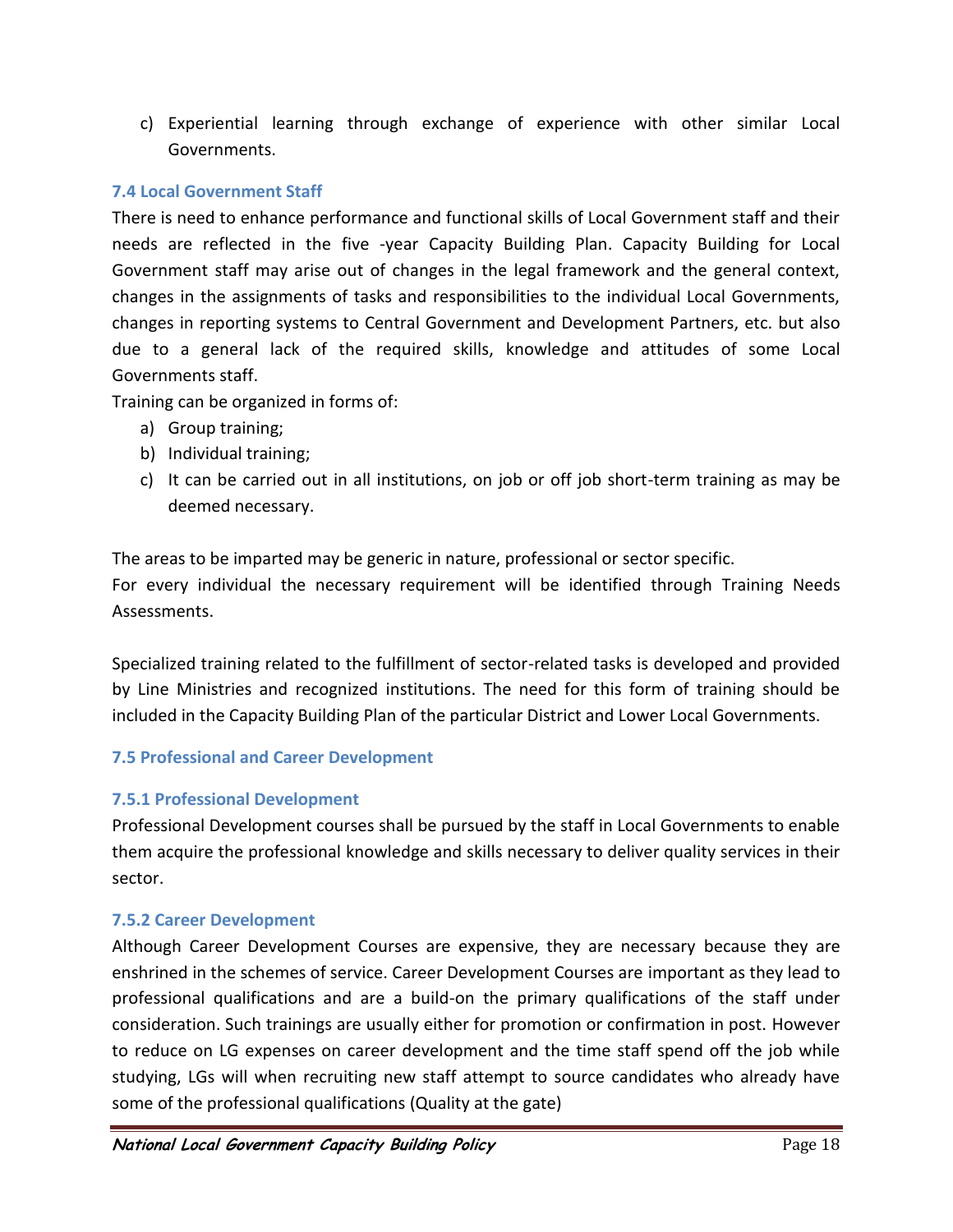# **7.6 Standardised Training Materials**

<span id="page-24-0"></span>For basic functional development skills for Higher Local Governments and Lower Local Governments officials (under (2) and (3) above), different generic and standardized training courses have been developed. Local Government should select courses from this menu to ensure high quality training. The Ministry of Local Government will:

- Periodically update the Standardised training materials
- Development new modules on emerging programme areas
- The Capacity Building Unit will assess the need of these additional courses and the Local Governments Capacity Building Steering Committee will approve the final list.
- Training providers should be guided to use the STMs flexibly

# <span id="page-24-1"></span>**7.7 Prioritisation of Capacity Building Activities**

The target groups for Capacity Building activities and prioritisation will differ from Local Government to Local Government based on the identified needs. The criteria for prioritization will include among others:

- a) Gaps identified during Capacity Needs assessment
- b) Resource requirements of activity;
- c) Importance of activity in relation to the Local Governments mandate:
- d) Compliance inspections gaps identified during inspections; and
- e) New Policy intervention requirements from Central Governments.

# <span id="page-24-2"></span>**7.8 Target Group for Human Resource Development**

The key groups for human resource development include:

# <span id="page-24-3"></span>**7.8.1 District/ City Council**

District/City Local Government Councillors, Executive Committee members, members of standing committee, Local Governments staff, members of the Local Government Statutory Bodies.

#### <span id="page-24-4"></span>**7.8.2 Lower Local Government**

Lower Local Government Councillors, the Executive Committee members, members of standing committees and other community structures.

### <span id="page-24-5"></span>**7.8.3 Administrative Units**

Village Executive Committees, Parish Executive Committees, Parish Councils, Parish Development Committees and County Local Council Executives, Investments Committees, School Management Committees, Health Unit Management Committees, Project Management Committees, etc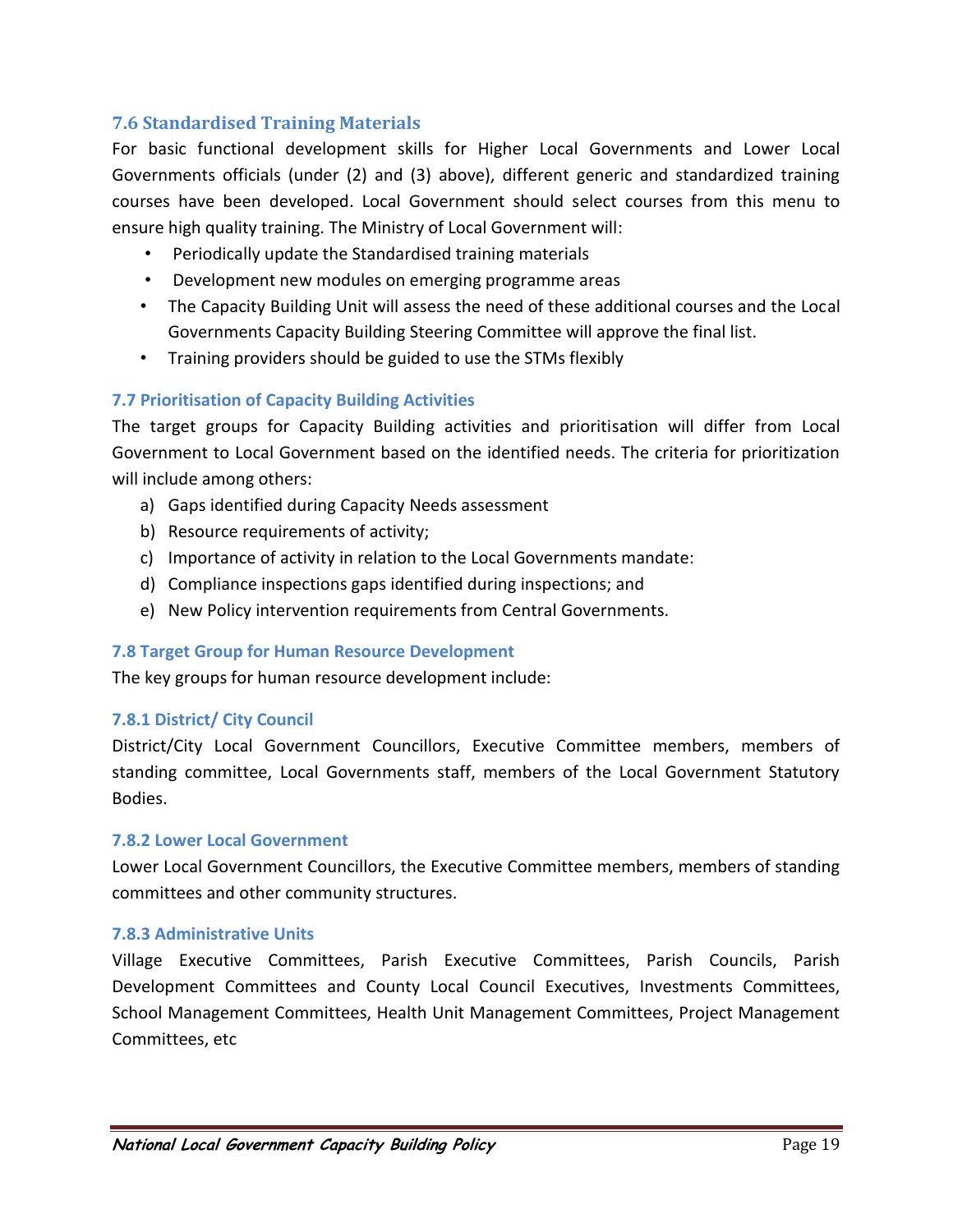#### <span id="page-25-0"></span>**7.8.4 Other Target Groups in Local Governments**

Private sector entrepreneurs, contractors and service providers, NGOs, Civil Society Organisations, Community Based Organisations, Water User Committees, Women Groups, Savings and Credit Groups, Local Production, Environment Committees, Land Committees and the Communities.

#### <span id="page-25-1"></span>**7.9 Target Areas For Institutional Strengthening**

The target areas for institutional/organizational and logistical strengthening include:

#### <span id="page-25-2"></span>**7.9.1 Institutional strengthening**

Institutional strengthening areas will be derived from gaps identified during Organisational self Assessment Exercise and will include review and re-organisation, work flow management, political and administrative management, team work and work organization.

#### <span id="page-25-3"></span>**7.9.2 Re-tooling**

Re-tooling involves office equipment which includes but not limited to (computers, typewriters, photocopiers etc), information/ Document storage equipment, office space, office furniture and communication equipment (telephone, internet etc).

#### <span id="page-25-4"></span>**8. FINANCING & MANAGEMENT OF LOCAL GOVERNMENT CAPACITY BUILDING ACTIVITES**

Capacity Building in Local Governments may be financed through the following sources:

- a) Central Government Transfers;
- b) Donor Funds;
- c) Local Revenue; and
- d) Other Sources of Funding (Local Government Association, Civil Society, Private Sector and Individual Sponsorship), whose activities are included in the Local Government Capacity Building Plan.

#### <span id="page-25-5"></span>**8.1 Central Government Transfers**

The Central Government Transfers are funds remitted directly from the Central to the Local Government for planned capacity building activities. They include the Capacity Building Grant under LGMSDP as well as sector funds. The utilization of these funds is through approved annual expenditure plans and activities.

#### <span id="page-25-6"></span>**8.2 Donor Funds**

Until now, most funds for training and Capacity Building in Local Governments have come from different development partners and they have been used in a rather scattered and non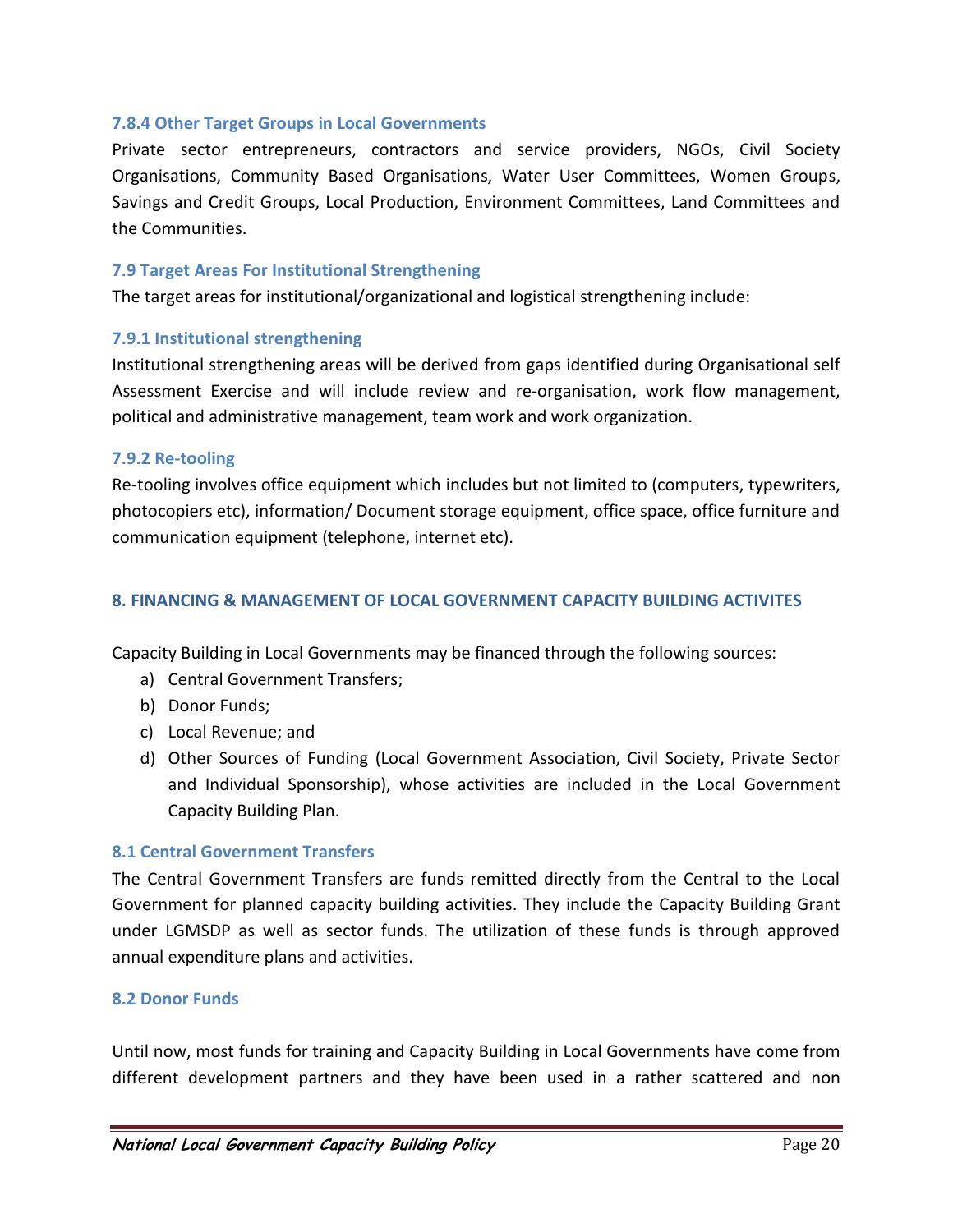coordinated manner. Donors have continued to support Capacity Building activities in Local Governments. However, the efforts have been less coordinated and ad-hoc in nature.

In order to harmonize the support, the Government of Uganda and the development partners have agreed on a new approach to quality and co-ordination of training and capacity Building in Local Governments.

The Development Partners will continue to provide support under the "Basket" and Bi-lateral funding to capacity building activities that are reflected in the Local Government capacity building plans.

### <span id="page-26-0"></span>**8.3 Local Revenue**

Local Governments are mandated to raise local revenues from specific sources in order to finance their expenditures for service delivery. In this process, they can allocate part of the resources to support capacity building activities that enhance service delivery.

### <span id="page-26-1"></span>**8.4 Other sources of funding**

With the consent of relevant local governments, local Government Associations, Civil Society, Private Sector and individuals can also fund local Government Capacity Building activities in the Capacity Building plan in Eligible areas of Capacity Building based on their competence.

#### <span id="page-26-2"></span>**8.5 Monitoring and Evaluation Mechanism**

#### <span id="page-26-3"></span>**8.5.1 Individual Local Government**

One of the key principles of the Government Capacity Building is professionalism which emphasizes planning, monitoring and evaluation of capacity building activities. Under this policy monitoring and evaluation will be conducted at the following four levels:

- a) Pre-activity Level;
- b) Reaction Level;
- c) Job Behaviour Level; and the
- d) Functional/Organizational Level

# *8.5.1.1 Pre-activity Level*

All the Pre-activity operations shall be monitored to determine why the activity, who will be involved, what will be achieved and how. The above will be based on the capacity building plans which entails objective setting, gap analysis of set goals vis-à-vis output, outcome and appropriate methodology.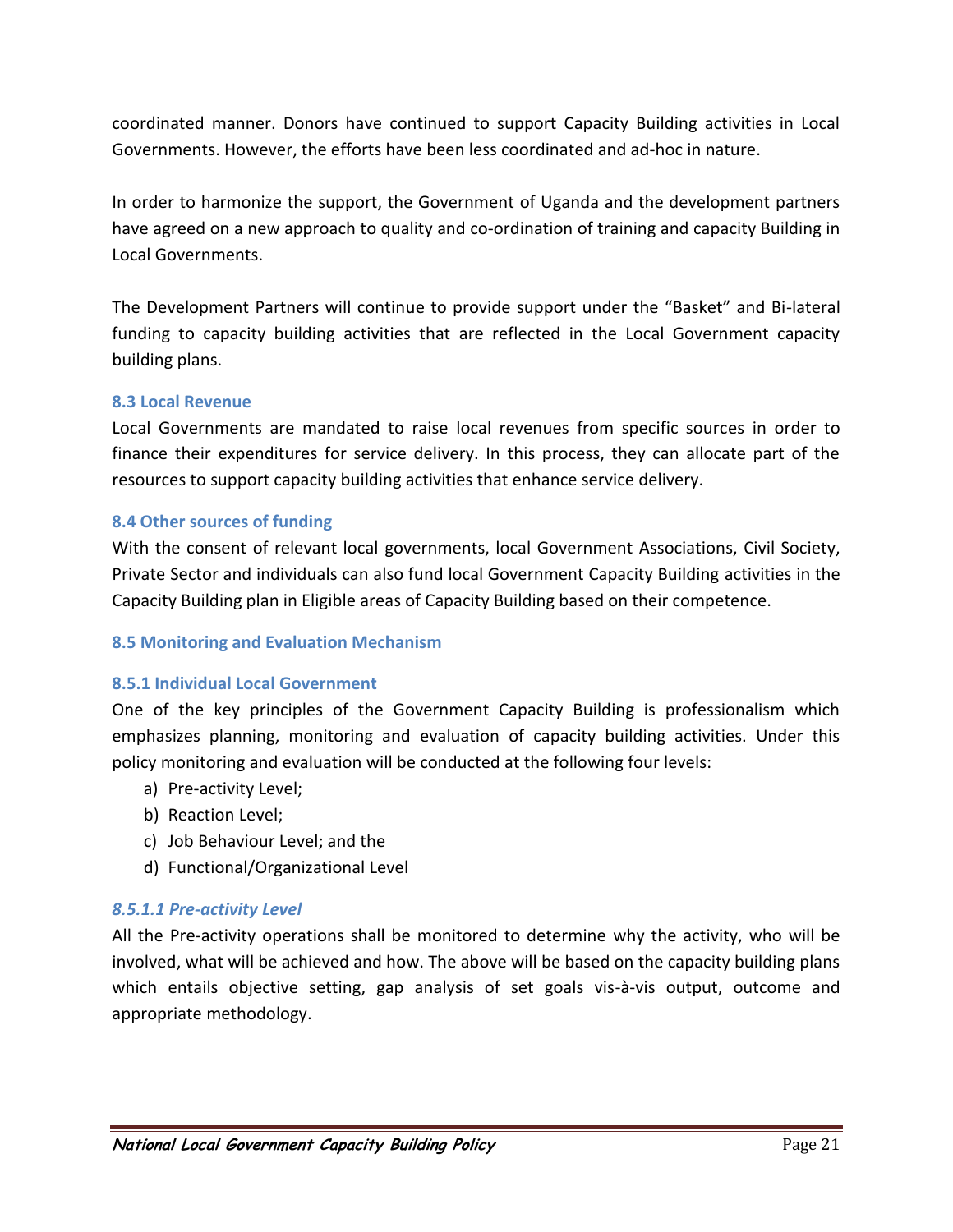# *8.5.1.2 Reaction Level*

Evaluation will be carried out during and immediately after the event to measure the appropriateness of the material and the methods of delivery. The preliminary course evaluation will feed into the pre-activity levels of capacity building interventions.

### *8.5.1.3 Job Performance Behaviour Level*

Capacity building is aimed at enhancing individual performance at the workplace. Supervisors will be required to ascertain effective learning and improved job behavior.

### *8.5.1.4 Functional and Institutional Level*

The monitoring and evaluation at this level will establish whether the capacity building intervention has resulted into a positive trend in the overall performance of the institution. The gaps and lessons identified at this level should form the basis for formulation of next capacity building plan. The detailed monitoring and evaluation system is in Annex A Specific descriptions of the levels are included in the scheme below:

| Level<br>of                                       | What is being monitored?                                                                                                                                                                                                              | Who<br>is                                                                                                | Which evaluation tool                                                                                                                   |
|---------------------------------------------------|---------------------------------------------------------------------------------------------------------------------------------------------------------------------------------------------------------------------------------------|----------------------------------------------------------------------------------------------------------|-----------------------------------------------------------------------------------------------------------------------------------------|
| monitoring                                        |                                                                                                                                                                                                                                       | responsible?                                                                                             | to use?                                                                                                                                 |
| Pre-activity level                                | Pre conditions in relation to Capacity<br><b>Building plan CAN analysis</b><br>objectives<br>goals<br>Set<br>and                                                                                                                      | TPC with support<br>the DRPs<br>from<br>Human Resource                                                   | Evaluation<br>of<br>the<br>training proposals<br>training<br>Pre                                                                        |
|                                                   | Appropriateness of the training<br>Relevance of the course content to the<br>target group Suitability of the resource<br>persons, training materials, methods<br>etc                                                                  | Management<br><b>Divisions</b>                                                                           | questionnaire                                                                                                                           |
| Reaction Level (At<br>the end of the<br>training) | Effectiveness of the delivery<br>$\blacksquare$<br>Appropriateness of the material<br>п<br>Attitudes of the trainees about the<br>٠<br>trainers<br>Effectiveness of methodology<br>٠<br>Usefulness of the subject matter<br>п<br>etc. | <b>Training</b><br>$\blacksquare$<br>Provider<br>The organizer<br>п<br>Participants<br>п                 | <b>Training</b><br>$\blacksquare$<br>evaluation Report<br>Question<br>٠<br>and<br>answer sessions<br>End<br>of<br>training<br>п<br>test |
| The<br>Job<br>behaviour                           | ٠<br>Outputs<br>Acquisitions skills and knowledge<br>П<br>Ability to translate skills<br>п<br>into<br>outputs<br>Performance<br>of the<br>individual<br>п<br>employee on the job.                                                     | Supervisor of<br>п<br>the trainee<br><b>TPC</b><br>п<br>Individual<br>п<br>trainees (self<br>assessment) | Performance<br><b>Appraisal Reviews</b>                                                                                                 |
| Organisational/                                   | Review of the interventions at the<br>$\blacksquare$                                                                                                                                                                                  | <b>TPC</b><br>п                                                                                          | $\blacksquare$<br>Local                                                                                                                 |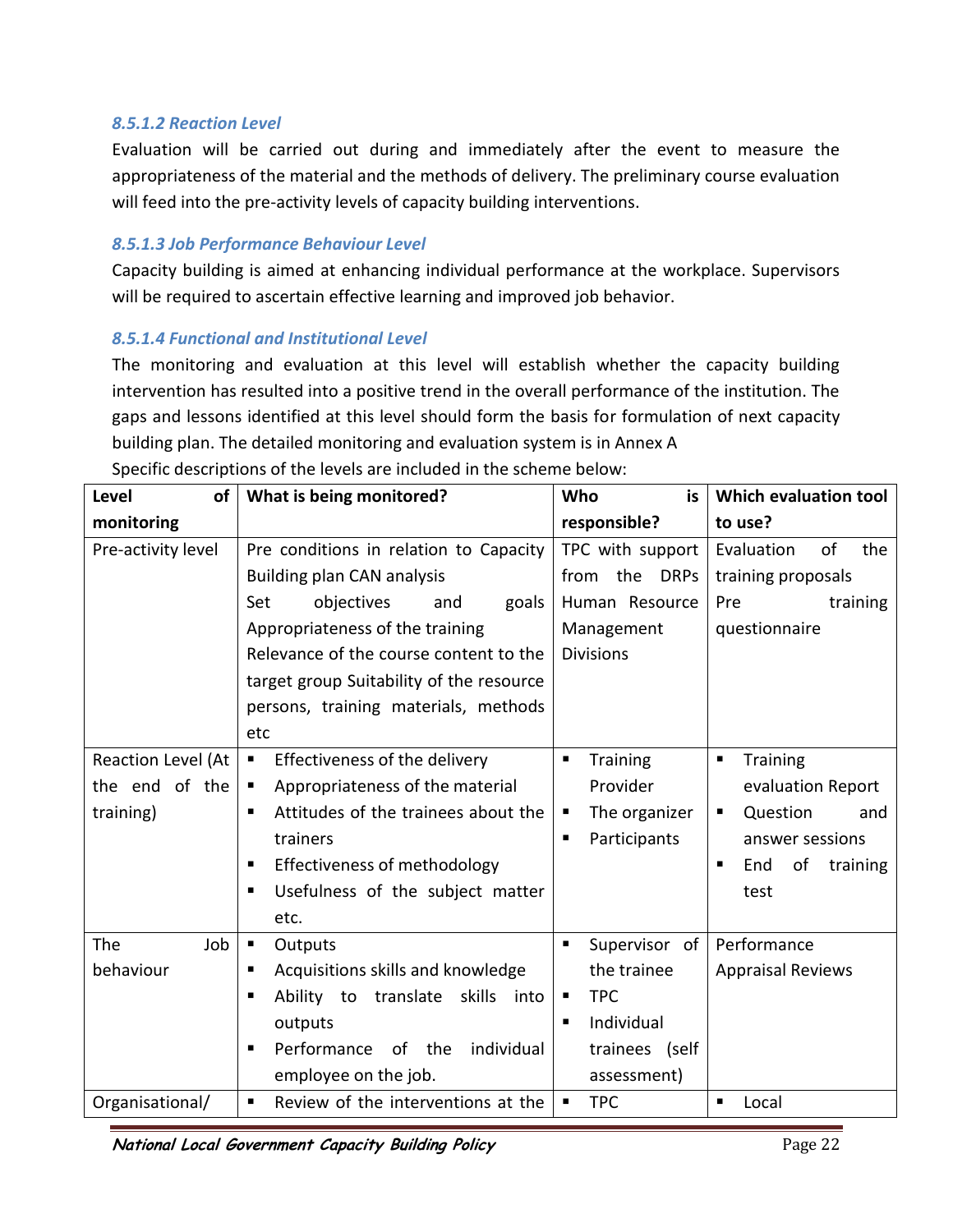| functional Level | organizational level              | <b>LGs Council</b><br>п | Governments             |
|------------------|-----------------------------------|-------------------------|-------------------------|
|                  | <b>Outcomes</b>                   |                         | annual                  |
|                  | General performance of<br>the     |                         | performance             |
|                  | organization                      |                         | assessment              |
|                  | Behavior of<br>trainee<br>work    |                         | Routine inspection<br>п |
|                  | contribution to the overall Local |                         |                         |
|                  | Government's performance          |                         |                         |

# <span id="page-28-0"></span>**8.5.2 Monitoring and Evaluation at the National Level**

Training and Capacity Building in Local Government should over time lead to improved Local Governments' performance and enhanced delivery of services to the population. In the spirit of decentralization, Central Government has got a role to monitor and guide overall performance in Local Governments.

The performance of the Local Governments in capacity building shall be determined using the following key indicators:

- a) Publicity of the capacity building indicated planning figures.
- b) Key output (reports)
- c) Timely submission of capacity building grants accountability.
- d) Inclusiveness of other stakeholders as beneficiaries of the capacity building grant.
- e) Timely utilization of the capacity building grant.
- f) Improved service delivery to the population.

The above indicators shall be established through routine and impromptu monitoring and evaluation visits, accountability statement, quarterly and biannual reports/ reviews and midterm (annual) monitoring and evaluation reviews/evaluations.

In the events that a Local Government fails to perform in the monitoring and evaluation indicators or fails to comply with the guidelines stipulated in the national framework, the Ministry of Local Government will take appropriate action or withhold subsequent releases of the grant to the Local Government.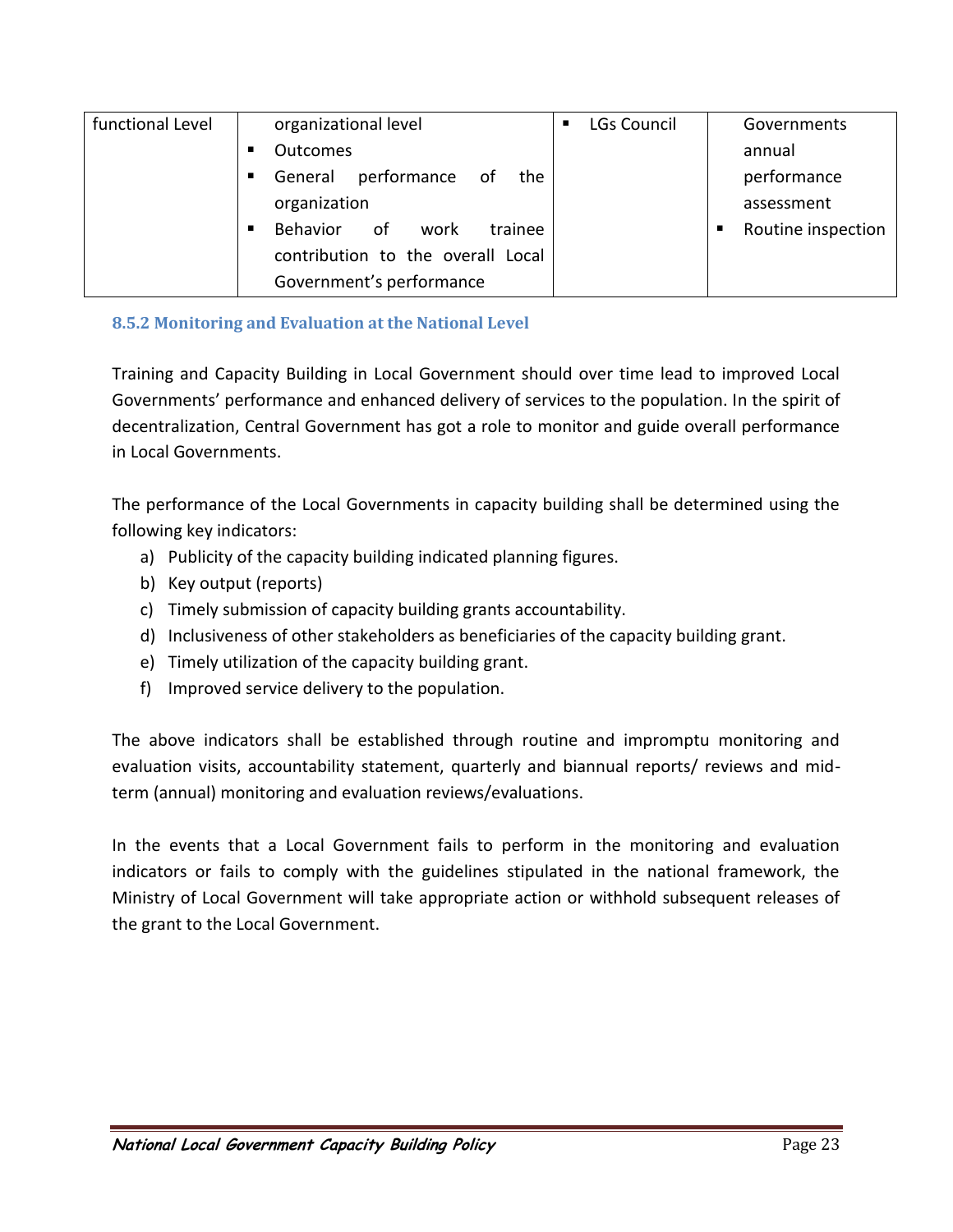#### <span id="page-29-0"></span>**ANNEXES**

# <span id="page-29-1"></span>**Annex 1: Key Words / Glossary LG Capacity Building**

| <b>Word/Glossary</b>            | <b>Meaning</b>                                                                |
|---------------------------------|-------------------------------------------------------------------------------|
| Capacity                        | "The ability of individuals, institutions and societies to perform functions, |
|                                 | solve problems, and set and achieve objectives in a sustainable manner."      |
| <b>Capacity Building</b>        | Process of increasing the ability of a person, organization, institution etc, |
|                                 | to carry out its tasks and responsibilities.                                  |
| <b>Capacity building Grant</b>  | Grant given to district and municipalities to purchase training courses       |
|                                 | within a specific training menu                                               |
| <b>Counter Parting</b>          | Working loosely/ together with consults to understand and learn from          |
|                                 | their work.                                                                   |
| <b>Facilitator</b>              | Person who carries through a specific (training) event by guiding,            |
|                                 | questioning and processing                                                    |
| <b>Human</b><br><b>Resource</b> | Formal training, on the job training, job rotation, group work, promotion     |
| <b>Development</b>              | etc of staff to improve their abilities to carry out their task and improve   |
|                                 | their skills                                                                  |
| <b>Human</b><br><b>Resource</b> | Conduct the use of the human resources with the purpose to maximize           |
| <b>Management</b>               | the use and development of their skill and their job satisfaction.            |
| Job competencies                | The skills, knowledge and attitudes required to effectively execute a         |
|                                 | specific job                                                                  |
| Local<br><b>Government</b>      | A team of local government staff/expertise trained as a trainers to           |
| <b>Resource Pool</b>            | deliver capacity building activities especially in Lower Local Government.    |
| <b>Local Government Sector</b>  | Sector of the government at local level – district, municipality, town, sub-  |
|                                 | district managed by local electorates                                         |
| <b>Mentoring</b>                | A staff development-approach whereby trained individuals (mentors) are        |
|                                 | used o provide guidance and advice to develop competencies of                 |
|                                 | individuals (mentee) assigned to the. The mentor must not be a                |
|                                 | supervisor of the mentee and must exercise a high degree of                   |
|                                 | confidentially and trust                                                      |
| <b>Non-conventional</b>         | Work based activities often one to one between the staff member and           |
| training methods                | their supervisors (or some other experienced officer in small groups.)        |
|                                 | These may include understudies, attachments etc                               |
| <b>Political leaders</b>        | Elected Public Officials that are political appointees. These include the     |
|                                 | councilors as well as members of boards and commissions                       |
| <b>Public Officials</b>         | Political leaders and other officials appointed or elected in the Public      |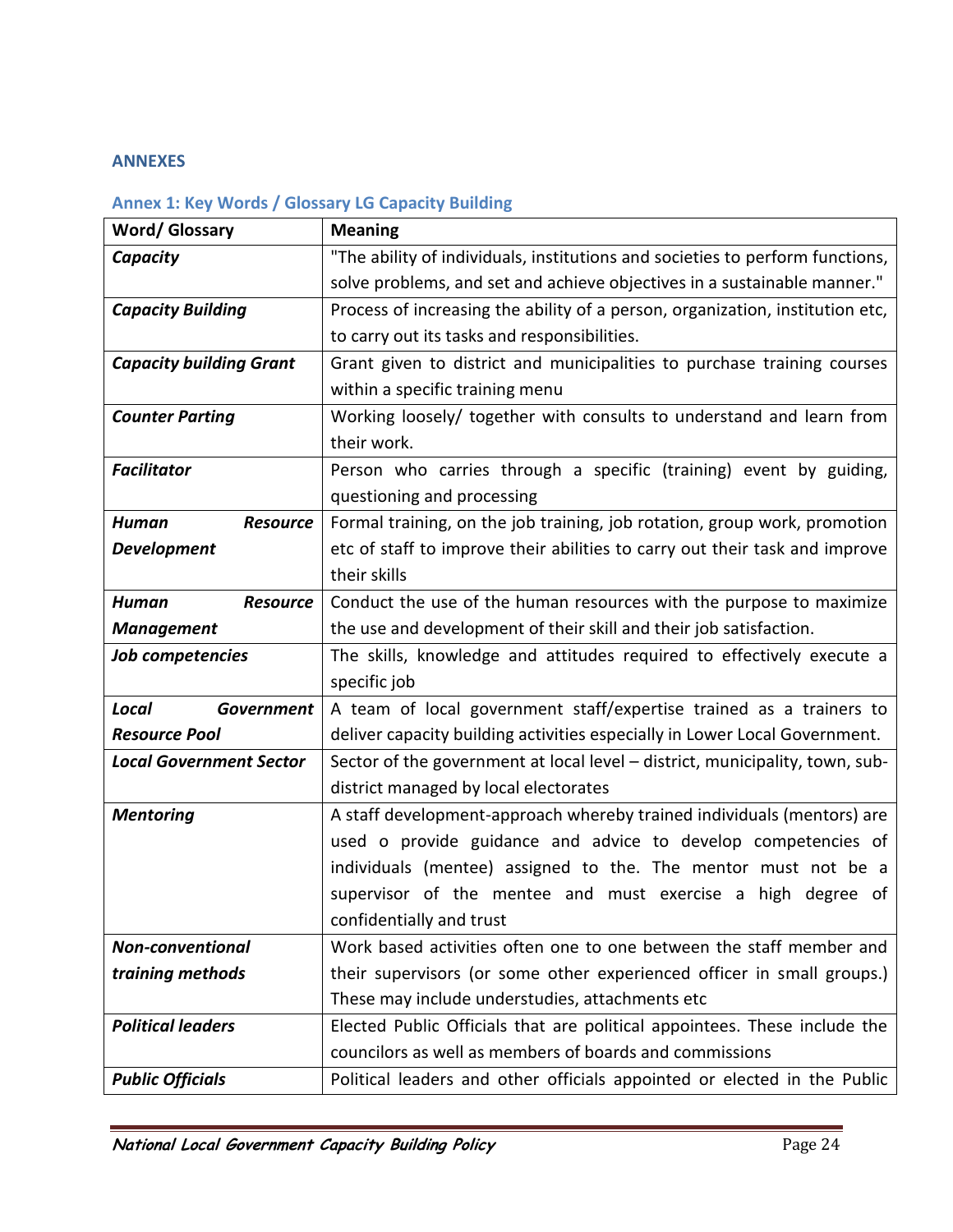|                                                                                                   | Service                                                               |
|---------------------------------------------------------------------------------------------------|-----------------------------------------------------------------------|
| Those who have an interest in the development of a particular item, i.e.  <br><b>Stakeholders</b> |                                                                       |
|                                                                                                   | government, ministries, Local Government, donors, training providers, |
|                                                                                                   | Local Government staff, organizers, consultants etc. when the item is |
|                                                                                                   | Local Governments capacity building.                                  |
| Training                                                                                          | Systematic process of acquiring skills, knowledge and attitudes.      |

# <span id="page-30-0"></span>**Annex 2: List of available Generic Training modules**

Course No. Course Title

- 1. Management and leadership Skills in Local Governments.
- 2. Human Resource Management in Local Governments.
- 3. Local Government roles and responsibilities.
- 4. Civil Society Organization and Public-Private Sector Partnership.
- 5. Development Planning for Higher Local Government and Lower Local Governments.
- 6. Investments Appraisals/ Project Appraisals.
- 7. Procurement and Contract Management.
- 8. Supervision of Project Implementation.
- 9. Project Monitoring and Implementation.
- 10. Financial Management for Non-Finance Managers.
- 11. Financial Management: Budgeting and Accounting.
- 12. Financial Management: Internal Audit and Control.
- 13. Revenue Mobilization in Local Governments.
- 14. Monitoring Revenue Collection
- 15. Decentralization- Local Government Act and System.
- 16. Community Participation and Mobilization.
- 17. Legislation in Local Councils.
- 18. Computers Skills (ICT)
- 19. DATA Collection, Records and Data Management.
- 20. Training of Trainers.
- 21. Gender Awareness Training.
- 22. Gender Training (for Gender Focal Point Persons and Community Service Departments)
- 23. Urban Management and Planning.
- 24. Ethics and integrity.
- 25. Organizational Assessment and Institutional Development.
- 26. Environmental Management in Local Governments.
- 27. Human Resource Development.
- 28. HIV/AIDS Mainstreaming and Management.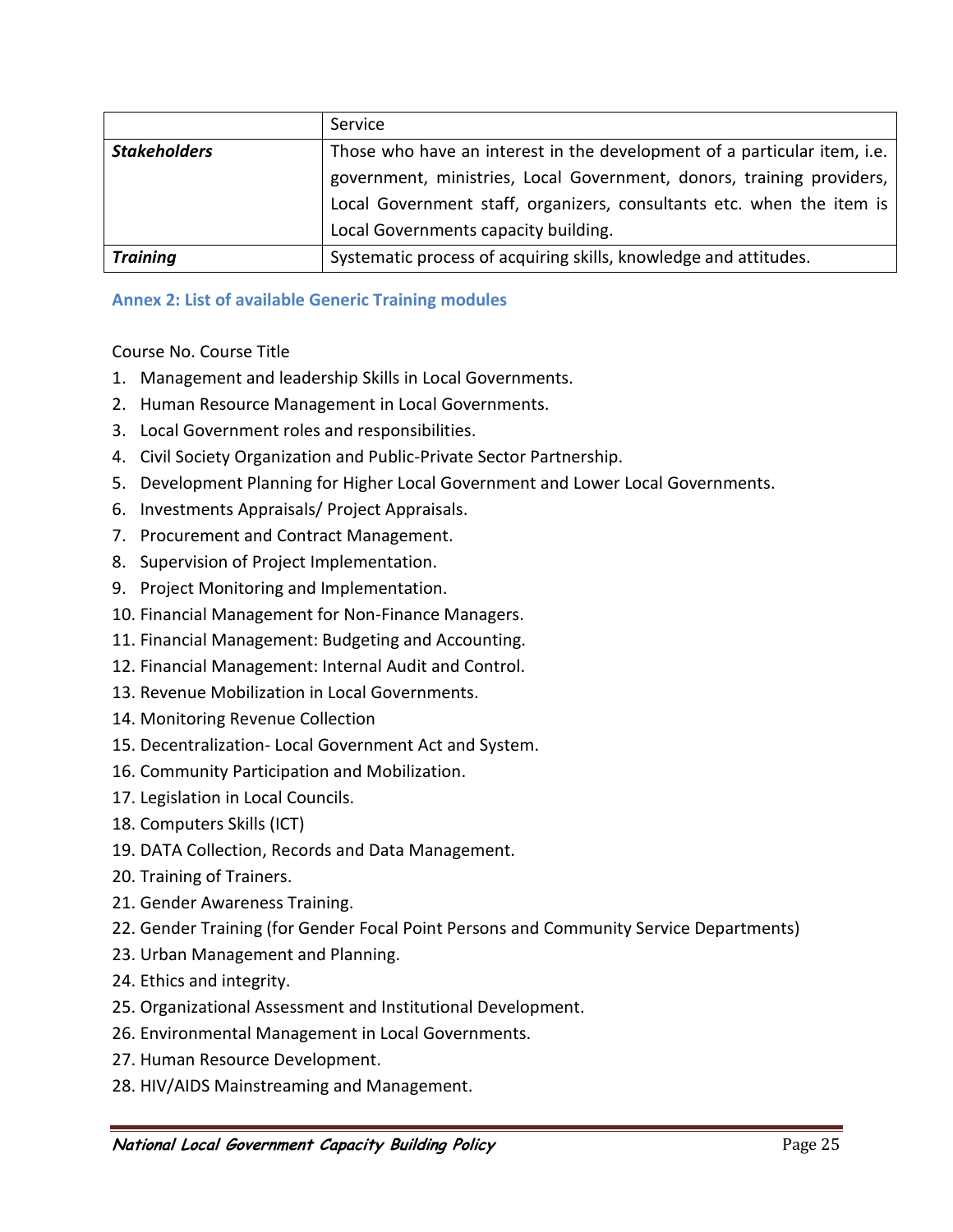### <span id="page-31-0"></span>**Annex 3: Procurement Procedure**

# **PROCEDURE FOR PROCURING CAPACITY BUILDING PROVIDERS IN LOCAL GOVERNMENT**

The process of procurement for capacity building activities to be supported by external CBproviders/trainers will involve the following steps:

- a) Human Resource Management Division basing on the Capacity Building plan and in consultation with Heads of Departments will identify the training requirements.
- b) The Capacity Building requirements are sent to the Technical Planning Committee for approval.
- c) The Human Resource Management Division prepares terms of reference for the providers.
- d) The Capacity Building requirements are submitted to LG Procurement Organ to source for potential training providers.
- e) The Technical Evaluation Committee is constituted by the CAO or TC to evaluate the bids.
- f) The report of the Technical Evaluation Committee is submitted to LG Procurement Organ for consideration and award of tender to the most suitable bidder (training provider)
- g) The chief Executive shall enter into contract with the training provider.
- h) The Human Resource Management Division shall oversee/monitor the delivery of the training and capacity building by the contracted training provider.

# <span id="page-31-1"></span>**Annex 4: To carry out a Capacity Needs Assessment**

Below are the steps to follow carrying out capacity building needs assessments:-

# A: ASSESSMENT OF INSTITUTIONAL NEEDS

- a) Carry out Organisational Self Assessment exercise involving all key stakeholders of the LG including SWOT analysis)
- b) b) Review of reports (e.g. Local Governments assessments reports, District Public Accounts Committee reports, monitoring and evaluation reports)
- c) Assess capacity of the LG to implement Central Government driven changes and programs.

# B: INDIVIDUAL NEEDS

a) Review of staff Performance Appraisal Reports with the view of identifying capacity gaps. The Heads of Departments should review the annual reports and compile departmental wide capacity needs as well as needs of individual staff in his/her department and submit to the PPO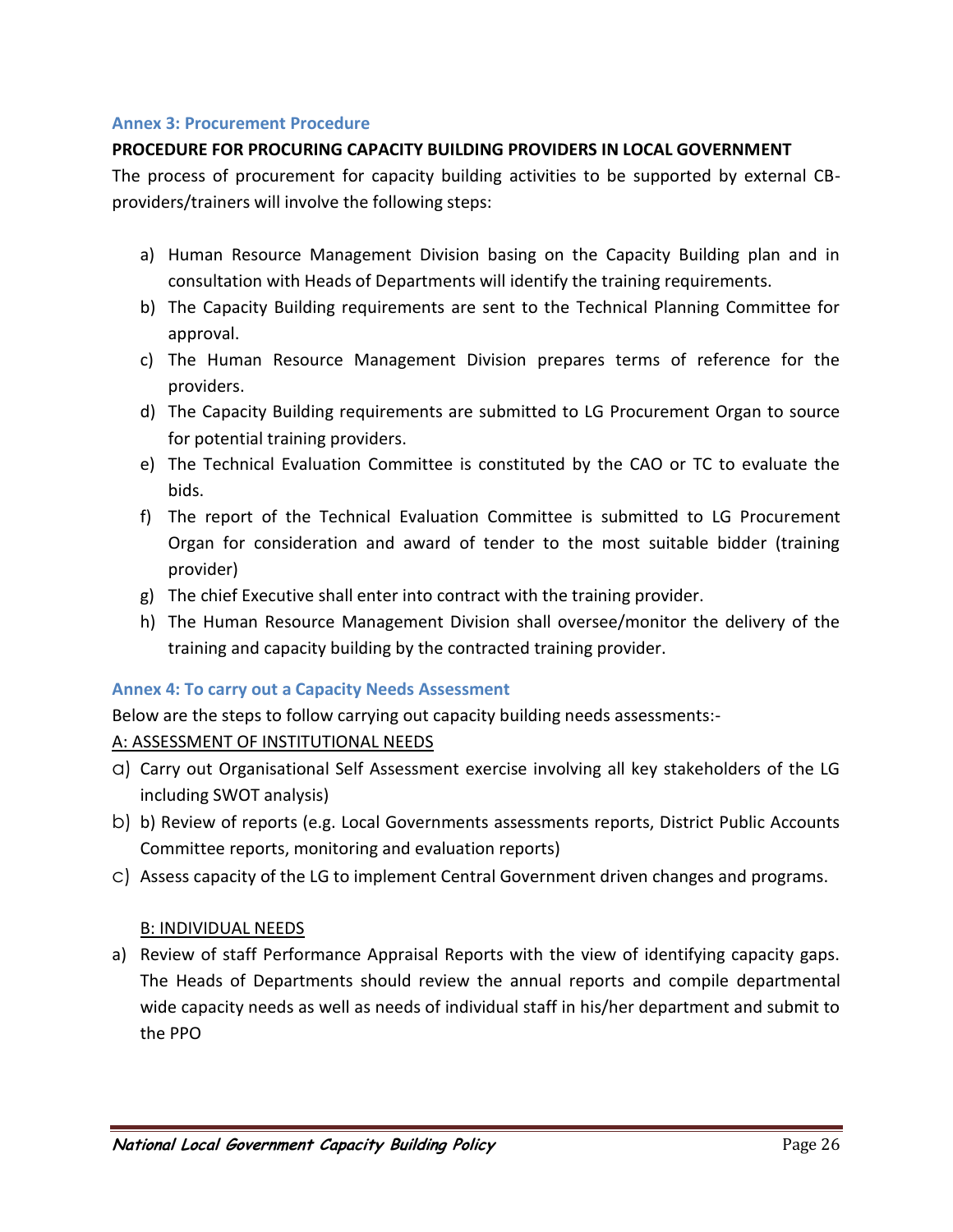b) Interview guides and questionnaires should be used for identifying needs of others stakeholders who do not complete performance appraisal forms. Compile Capacity Needs Assessment Report.

#### <span id="page-32-0"></span>**Annex 5: Principles of Capacity Building Needs Assessment**

Notwithstanding the room for process flexibility, capacity needs assessment in all local government should adhere to the mutually reinforcing principles detailed below.

- a) Participatory and process learning: The Capacity Building assessment process in Local Governments should be participatory involving all stakeholders in the Local Govetnments sector. These include, among others, elected leaders at all levels, technical staff, members of statutory boards and commissions, Non Governmental Organisation, Civil Society Organisations, the private sector, and other community structures (like School Management Committees, Health Management Committees, Environment Committees and Water user Committees)
- b) Local Government Specific: The Capacity Building needs assessment to be conducted at the District and Municipality level should capture the Local Governments specific needs. Training and Capacity Building should be based on identified needs of both the individuals and Local Governments. The emphasis should be on a demand-driven approach, but individuals, but individuals and Local Governments may be supported and guided (through activities like the routine inspection of Local Governments by Ministry of Local Governments) to identify the capacity gaps that are affecting their performance (synergistic balance between demand – and supply – driven)
- c) Balance between individuals and organization performance improvements interest: Capacity Building needs assessments should give precedence to the constraints that affect overall Local Governments performance rather than individual skills and/ or career development interests. Where individuals are targeted, there should be a clear linkage to both performance improvement of the individual on the job ad impact to overall improvement of Local Governments service delivery obligations.
- d) Linkage between Capacity Building Needs Assessment and Participatory Development Planning:

The Capacity Building needs assessment process and output should not be parallel but complementary and mutually reinforcing with the development planning process

e) Continuous Capacity Building needs assessment: The Capacity Building needs assessment should not be a one-off activity but continuous to feed into both the threeyear rolling Capacity Building plan and development plan.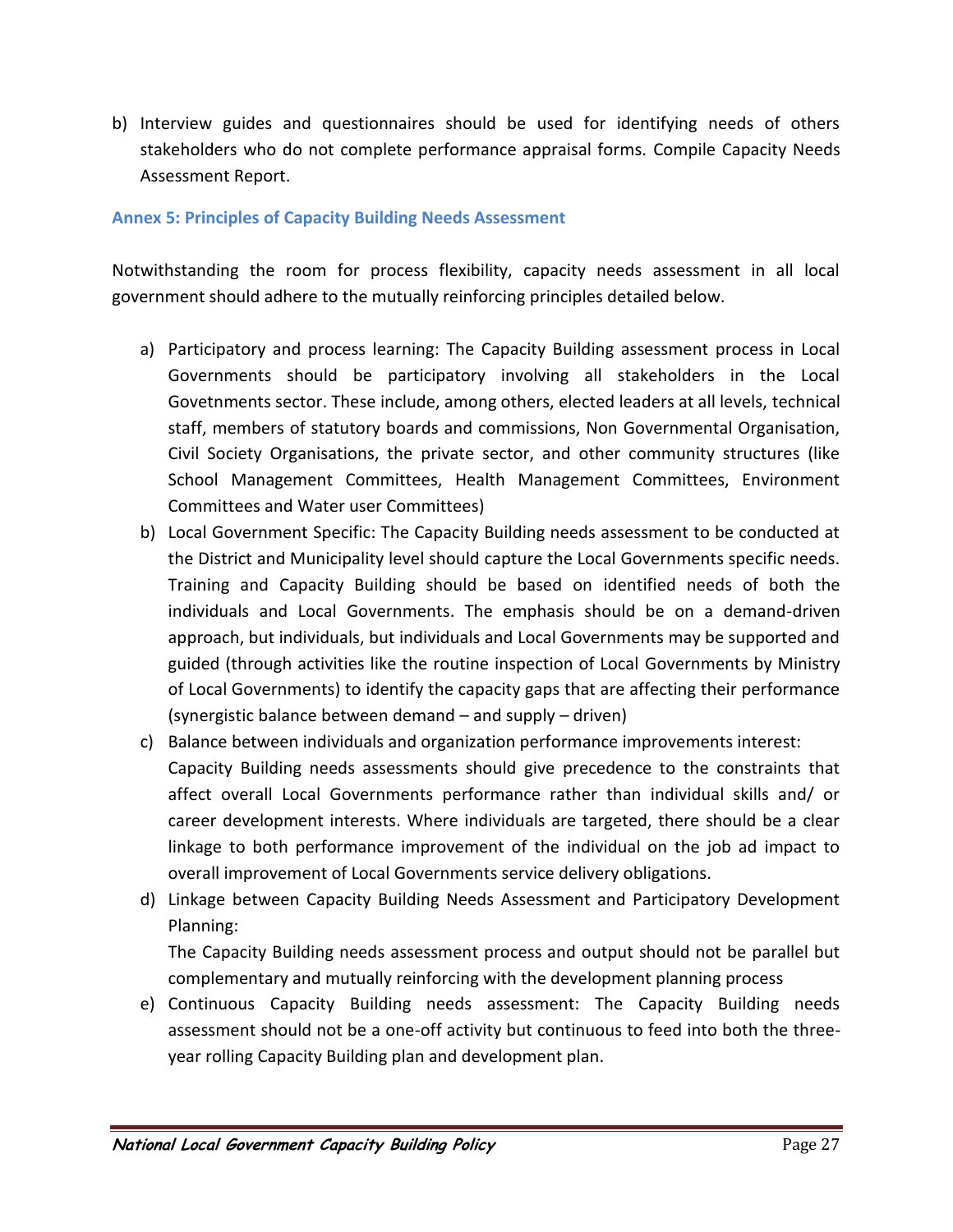- f) Capacity Building needs assessment: The capacity needs assessment should be all embracing. It should involve the needs of all sectors (but focus on sector relevant issues not sector specific issues).
- g) Self-assessment: It is important to focus on self-assessment as one means in indentifying the Capacity Building needs. This self-assessment can take place both at institutional and individual and individual level.

# <span id="page-33-0"></span>**Annex 6: Principles of Capacity Building Planning**

To improve Capacity Building Planning in Local Governments, each District and Municipality should adhere to the principles discussed below in regard to the Capacity Building Plan.

# **a. Linkage between Capacity Needs Assessments and Capacity Building Plan:**

The content (goal, objectives and activities) of the Capacity Building plan should be derived from the Capacity Building Needs Assessment – trying to address the gaps identified during the Capacity Building Needs Assessment exercise.

- b. **Balance between visionary and constraint based planning:** The Capacity Building plan should be based on a three- year plan broken down into a one-year planning horizon. However, the prioritization of the activities to be implanted in one year should put into consideration the availability of resources (balance budget). There should be realistic timimg and costing of Capacity Building activities for year 1 of the Capacity Building plan and tentative budgeting for the following two years.
- c. **Balance between 'demand driven' and 'supply driven' Capacity Building activities:** The activities to be included in the Capacity Building plan should be largely demand –driven based on the capacity gaps identified in the Local Government. However, in case of major policy shifts, issuing of new guidelines or failure of the Local Governments to perform some mandatory functions, the centre shall provide supply- driven training activities to Local Governments.
- **d. Mix of capacity building strategies:**During capacity building planning, emphasis should not only be put on formal and career development courses but should also include other performance improvement strategies. These could include short-term performance improvement courses, understudies, job rotation, hands-on support, etc. in addition the Capacity Building plan should also include other factors (not necessarily lack of skills, knowledge and attitudes) that affects Local Governments institutional performance (for instance institutional and organizational factors).
- e. **Harmonizing with National Policies:** Whereas the Capacity Building plans have to be Local Governments specific tailored to address the needs identified during the capacity Building Needs Assessments, the activities prioritized should be in harmony with the national priorities and in line with Ministry of Local Government's guidelines to Local Governments.
- f. **Inclusion:** Inclusion into capacity building initiatives and activities of other stakeholders.